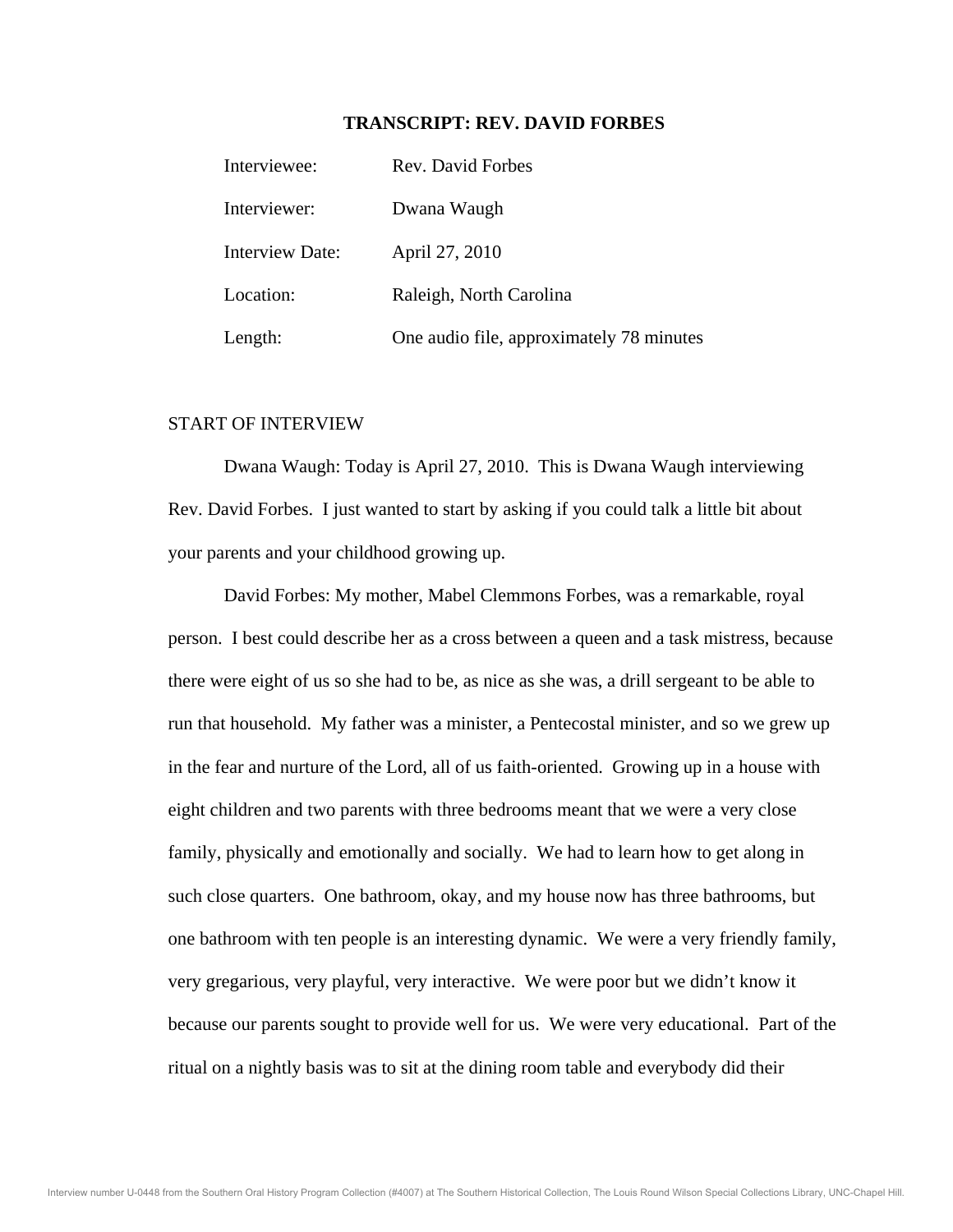homework together. My father did his college work after all eight of us were born so he was a student at the same time that we were students, so a lot of that childhood memory is related to studying and playing and singing and the like.

DW: Were all of the eight of you close in age, or was there a gap?

DF: Most of us were close in age, like a year or a year and months, and then there

was a gap between the baby and the knee baby of eight years, so that was a gap.

DW: And where do you fall in the line?

 DF: I'm in the middle. I am the fifth child so there are four older than me and three younger than me, and of the eight, seven of us are still living.

DW: That's amazing.

DF: Five sisters and two brothers.

DW: Now you grew up in Goldsboro?

 DF: I was born in Goldsboro, but my father, who was a minister, moved to Raleigh when I was maybe three or four years old, so for all intents and purposes my growing up got done here in Raleigh.

DW: Okay. Where did you live in Raleigh?

DF: In southeast Raleigh, on South Bloodworth Street, 915 South Bloodworth

Street, in the church's parsonage. Providence Holy Church was the church.

 DW: I'm not so familiar with Raleigh. Has it changed a lot since when you were growing up?

 DF: It has changed a lot but the neighborhood where I grew up is still very much intact. There are no new houses there so the houses are as they were when I was growing up, sixty or more years ago.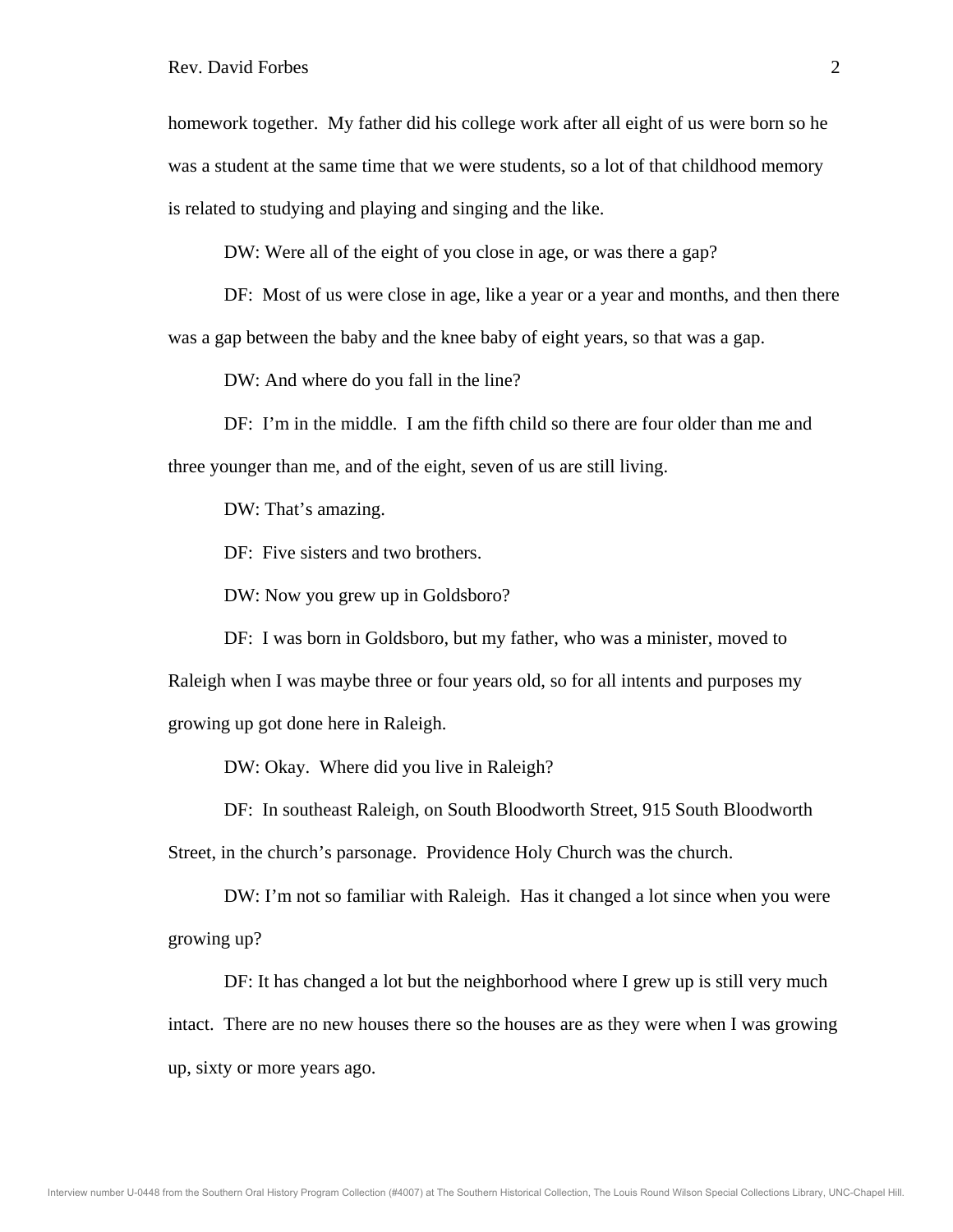DW: Wow.

DF: But the city generally has certainly grown and developed quite a bit.

 DW: Now you were saying that your father ended up going to school. What school did he attend?

 DF: He attended Shaw University, both undergraduate as well as the divinity school, so he got his baccalaureate and graduate degree from Shaw.

DW: And so education was very important to your family?

 DF: Education was very important. Everybody was expected to study. Everybody was expected to perform, to do homework. The bigger children helped the younger children so there was kind of a mutual aid motif going there, and the expectation that you perform.

DW: What schools did you attend from elementary to high school?

DF: I attended Crosby-Garfield School that is now on Lenoir Street.

Strengthening the Black Family uses that building, but the building is still there. I attended Washington Middle School, and that school is still on Fayetteville Street, and I attended John W. Ligon Junior/Senior High School, and that building is still here.

 DW: Wow. That's remarkable that they're still in existence. So what ultimately led you to attend--? Well I'll back up. Could you talk a little bit about your decisionmaking process to ultimately go to college and attend Shaw?

 DF: There was absolutely no question that all eight of us were going to go to college. Our daddy was in college and so we knew that that was achievable, and my older brothers and sisters had gone off to college and so I was going to go to college. I chose Shaw because it was in my neighborhood. I grew up hanging around, looking at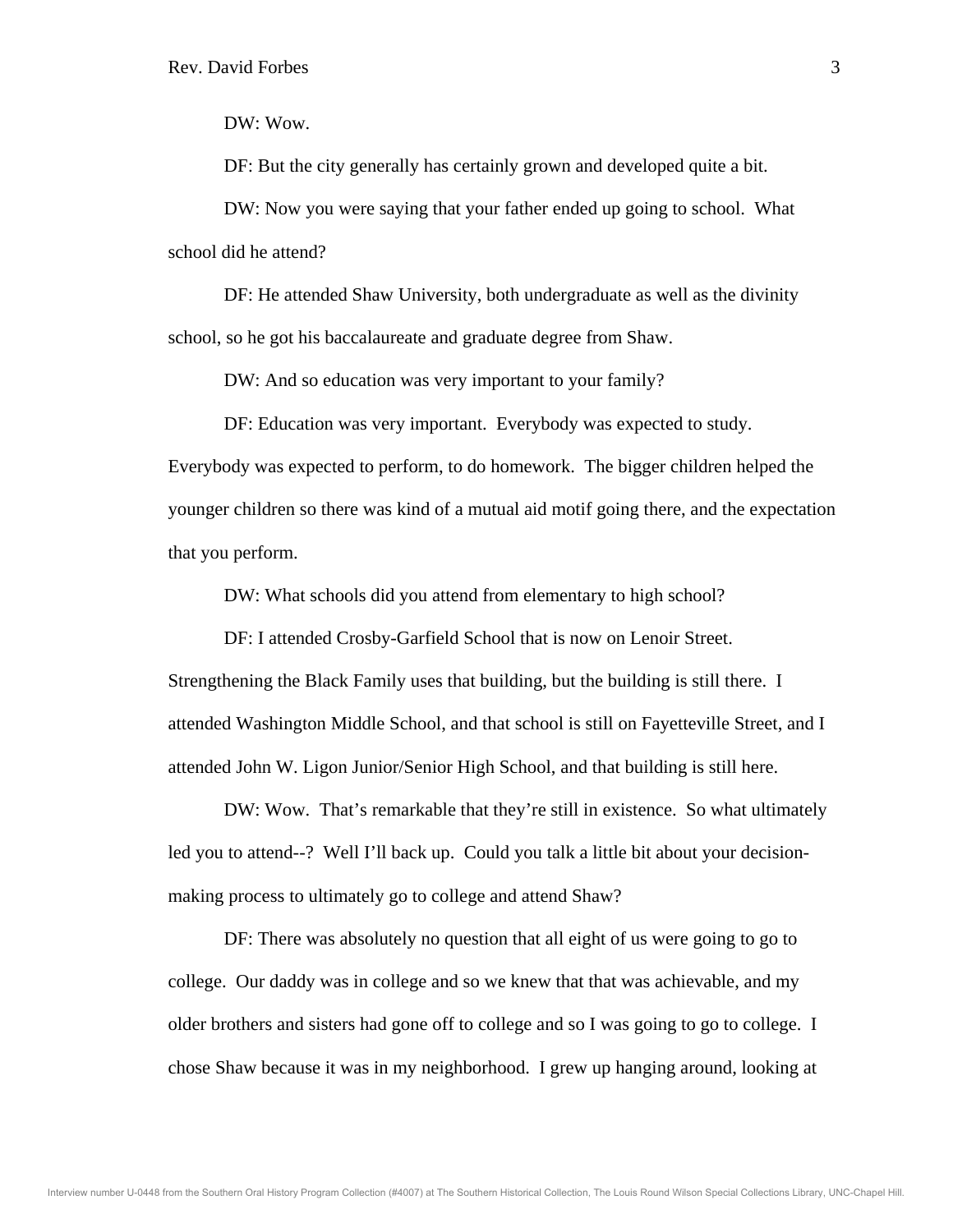the football practices and going to the choir concerts, and so I felt organically a part of Shaw. There were not a whole lot of options. The only schools that I could go to in 1958 would be the African-American schools, the black schools--the Negro schools, they were called then--because Carolina, State, Duke were not options. They were segregated at this time as were the public schools. The public schools were segregated, rigidly so. In North Carolina you had white schools, Negro schools, and Indian schools, so east was east and west was west and never the three would meet.

 DW: Yeah. So you were just saying you went to the choir practices and the football and Shaw was kind of part of the entertainment part of growing up. When you first went, what was your first year at Shaw like?

 DF: It was very colorful, very exciting, obviously. You were making the transition from high school into college where you got bigger books, where you got more expectation academically. The social dimension was very, very nice, getting to know young people from all across the country and the social part of it, the dances and the sock hops. You're probably too young for a sock hop but we used to on Friday night sometimes go to the gym, take your shoes off and you dance in your socks.

DW: Oh. [Laughs]

DF: And so it was a very key and pivotal transition into college.

 DW: How prepared did you feel from high school to your first year at Shaw? Did you feel like your teachers had prepared you adequately?

 DF: Very much. To finish Ligon High School was a leading high school in the state so we were more than ready for college.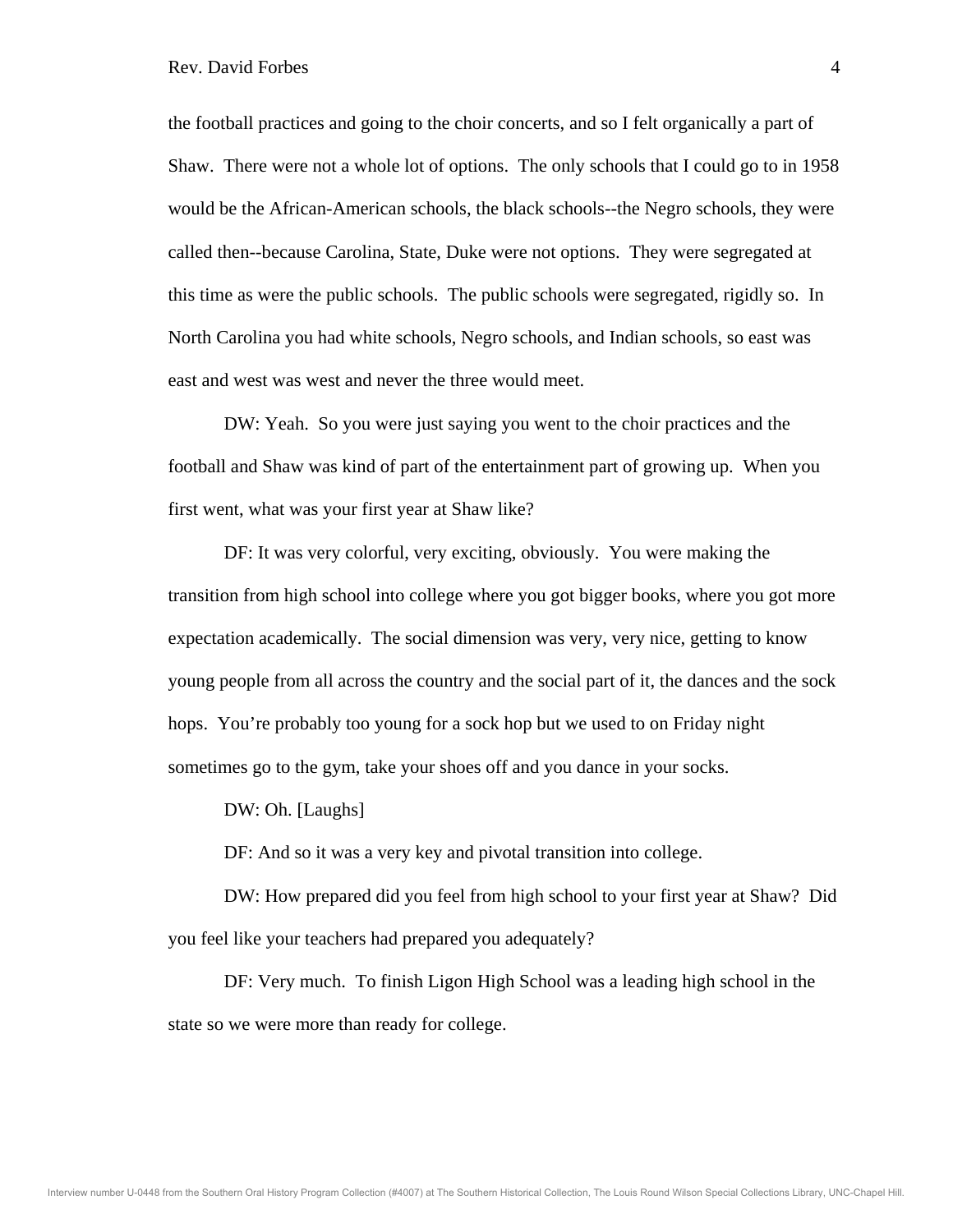DW: Do you still keep in touch with many of your teachers and students from Ligon?

 DF: I'm a member of the class of '58 and we meet regularly and engage in social activities and community projects and the like.

DW: That's great.

 DF: Most of my teachers are passed, you know. That's sixty years--well, not sixty years ago but a while.

DW: Yeah. How large was your class?

DF: Close to two hundred.

DW: That's pretty large.

DF: Yes.

 DW: And so you're still pretty active, all of the students are still pretty active and united.

 DF: Yeah. Once a year there's a reunion and a meeting and a dance and a social, so we keep up with each other.

 DW: So did most of the students end up going to Shaw, or did a majority of the students from your class end up going to Shaw as well?

 DF: We were parceled around. Some went to Shaw, some went to St. Aug, some went to North Carolina Central, some went to A&T, some went to Winston-Salem, some went to Livingstone, so the African American schools each got their share. Probably the largest contingent went to Shaw. I recall having at least a dozen or more students who I graduated from high school [with] who were in the freshman class.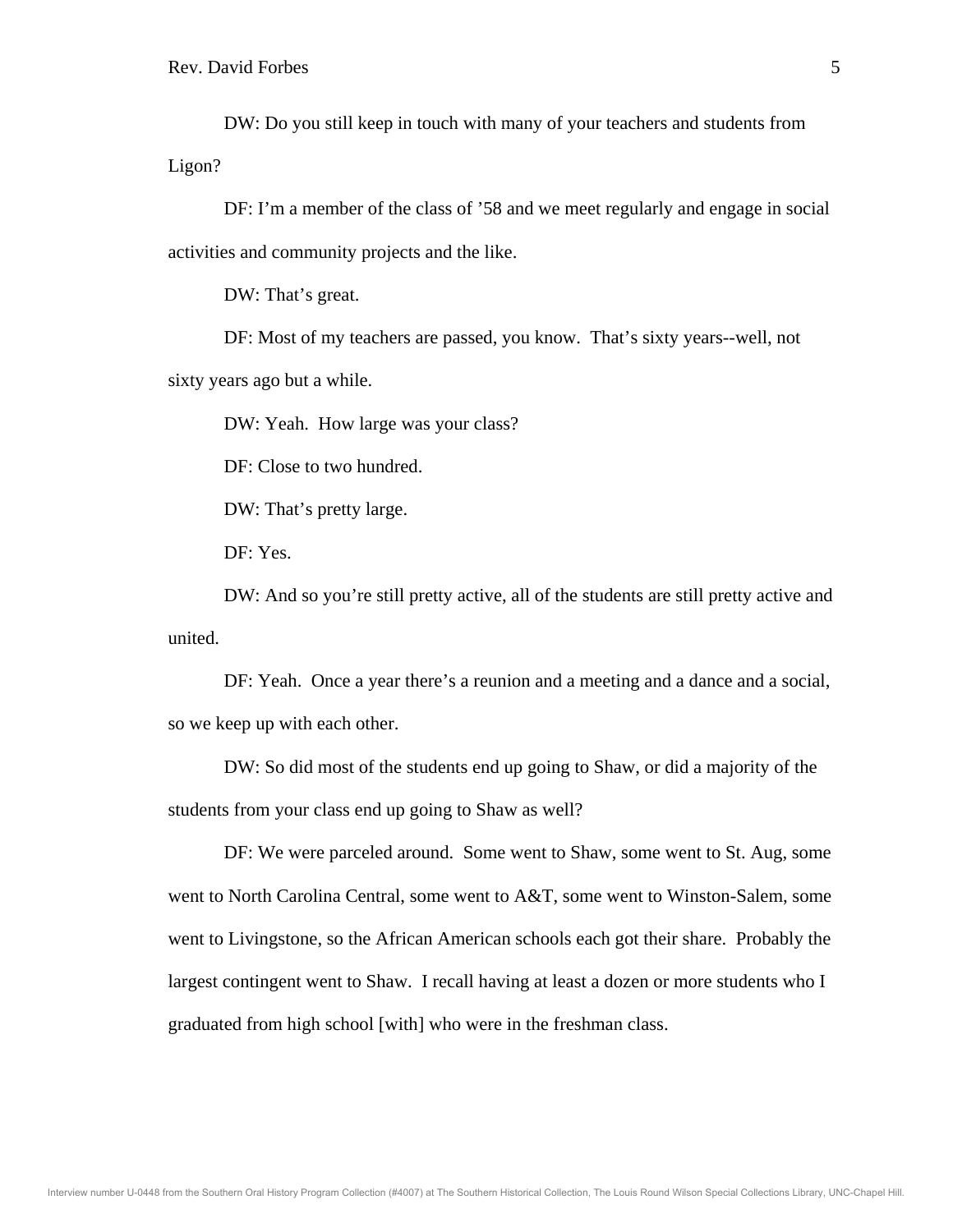DW: I wanted to go back just a little bit. You had said that you grew up in a faith-based home and had a tradition, your father was a minister, was his father also a minister?

 DF: His father was not a minister but my mother's father was a minister so there's pretty thick clergy on both sides of the family.

 DW: Okay. So I was interested in, I know you were on the planning committee for the SNCC anniversary, I guess a couple weekends ago now. You would have been, in 1960, a sophomore or junior?

DF: I would have been a sophomore. I was nineteen years old.

 DW: How did you come to get involved with the organization and just getting involved generally with SNCC?

 DF: Well there's a general response and then there's a specific response. The general response is that I grew up in an era when the racial etiquette was highly oppressive. Segregation was real. Every area of life was proscribed by race. Where you were born was decided by your race, who your doctors were, where you went to school, where you went to a library--even libraries were segregated--where you would eat, everything was proscribed by race. And against that background the very excellent black teachers that we had taught us what the nation was all about. We had to memorize portions of the Declaration of Independence: "We hold these truths to be self evident, that all men are created equal and endowed by their creator with certain--." That was what you were learning in elementary school. "We the people of the United States, in order to form a more perfect union, establish justice, ensure domestic--." So here you are learning what the country is supposed to be about, and then you're living diametrically opposed to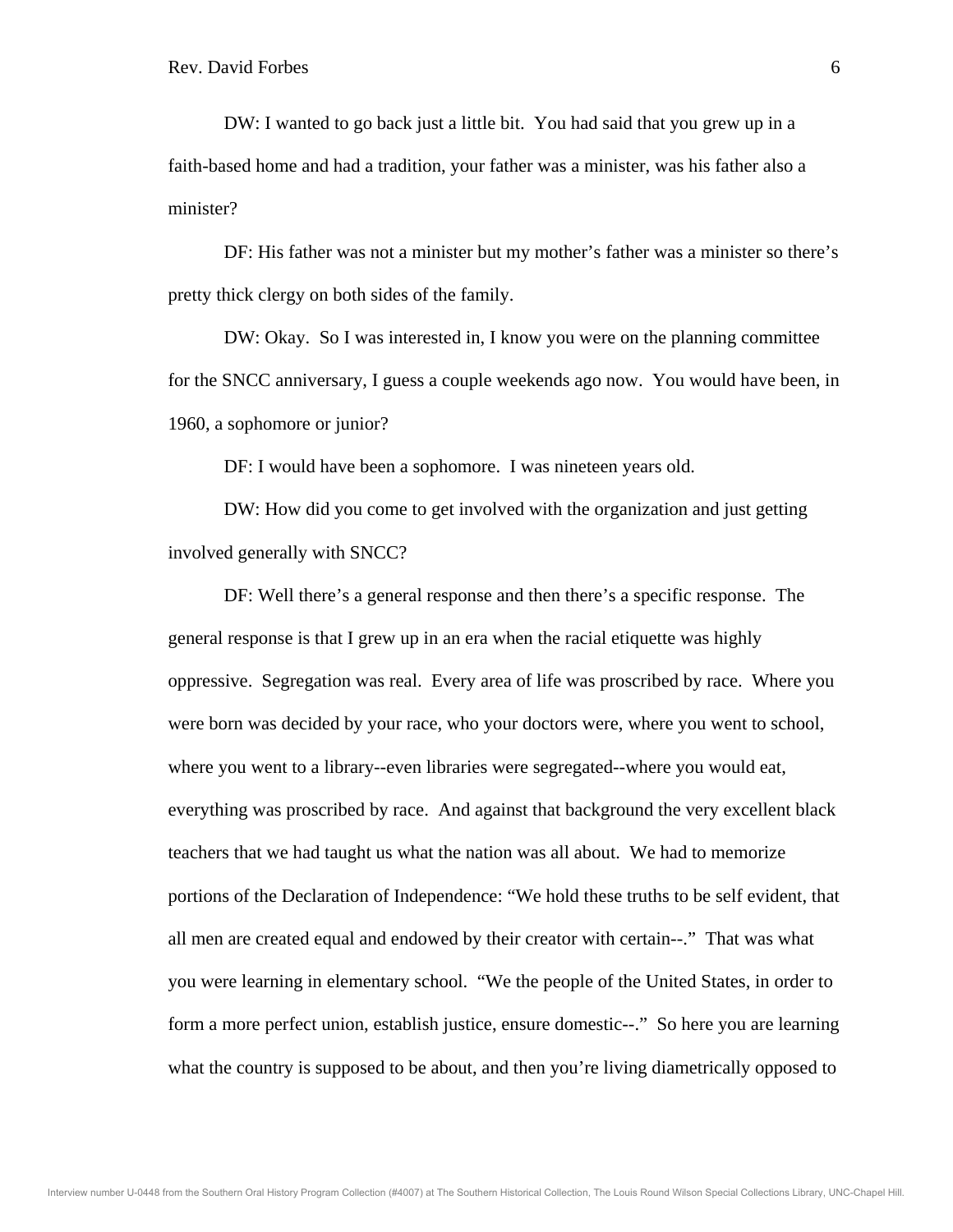that, with whites being people of privilege and blacks and Native Americans being second- and third-class citizens. So it was that kind of tension that characterized my growing up years. By the time I get to high school I'm getting US history, I'm getting world history, I'm getting world literature, I'm getting humanities, I'm being broadened, and then by the time you get to college you're taking Western civilization and more American history and more world history and more language and literature so you're broadening. And the social science teachers spared no effort to get us to see that we were entitled, so you are developing a sense of entitlement. So when the civil rights developments began across the country, in Nashville, in Atlanta, in Jacksonville, in Memphis, and ultimately in Greensboro, that whetted the appetite of many of the students, that perhaps we were entering into a season and an era where we could choose to do what other students were doing, and that is to challenge the social and political system.

 DW: I was going to ask you, but I guess you kind of touched on it, how big a role did your teachers play in pointing out this hypocrisy between the American ideals and the reality, or did you as students pick up on that more so?

 DF: No, the professors generally were pretty transparent. Part of the reason that I'm so very grateful that I went to an African-American school is all of my teachers from grade school up, they invested themselves very deeply in reinventing themselves in us, so they gave us the benefit of their maturity, their wisdom, their travel, their journey. And so it was very natural that when the winds of civil rights began to blow that some of us not all of us but many of us—chose to put our tails on the line. And it was pretty heady. It was dangerous. It was not a lighthearted endeavor.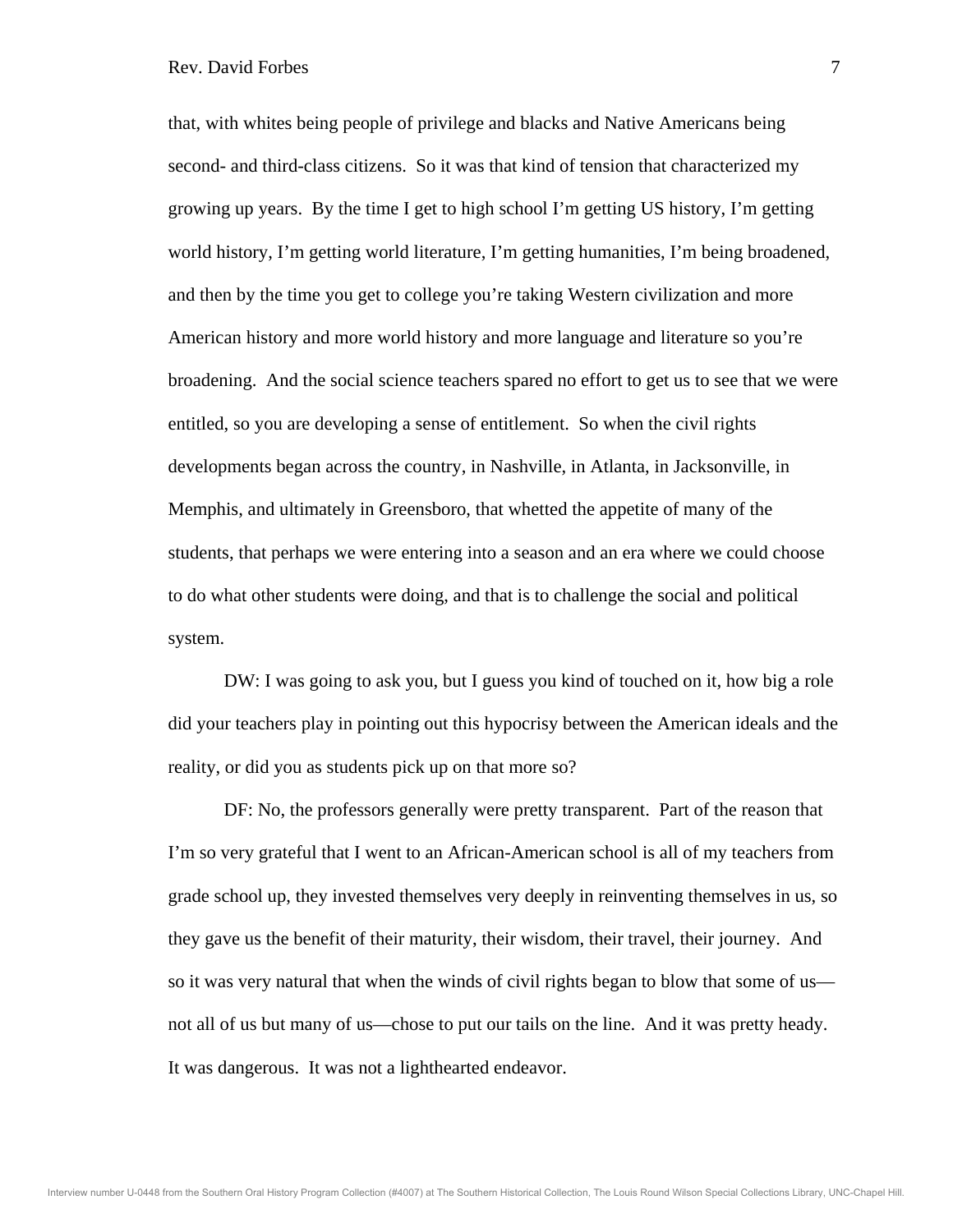DW: Yeah. I do want to go into the dangerous aspect, but I'm also curious about the courses you talked about, broadening up the courses and taking a broader curriculum. How much decision-making did you have as a student in choosing the courses that you took?

 DF: Not a lot. These days a student can pretty much tailor make a curriculum pretty freely, but I came up under a curriculum where the vast majority of courses were required in light of what one's major was, so maybe there'd be a few electives but not many.

DW: Okay. And what was your major?

DF: Elementary education.

DW: Okay. And how soon did you decide that?

 DF: Well when I got to Shaw they asked me what I wanted to major in and I said "school principal."

DW: Oh.

DF: And they said, "well, it would be helpful to be a teacher first."

DW: [Laughs]

DF: But that was where my ambition--. I had already made a connection to--.

The highest professional pursuit in the community was school principal, doctor, lawyer,

those kind, so I was shooting for one of the top.

DW: Yeah. So what made you decide that that's the career that you wanted to

follow, to become a principal?

 DF: I think I admired and looked up to the principals of the schools where I attended. They were intelligent people, they were leaders, because they led the faculty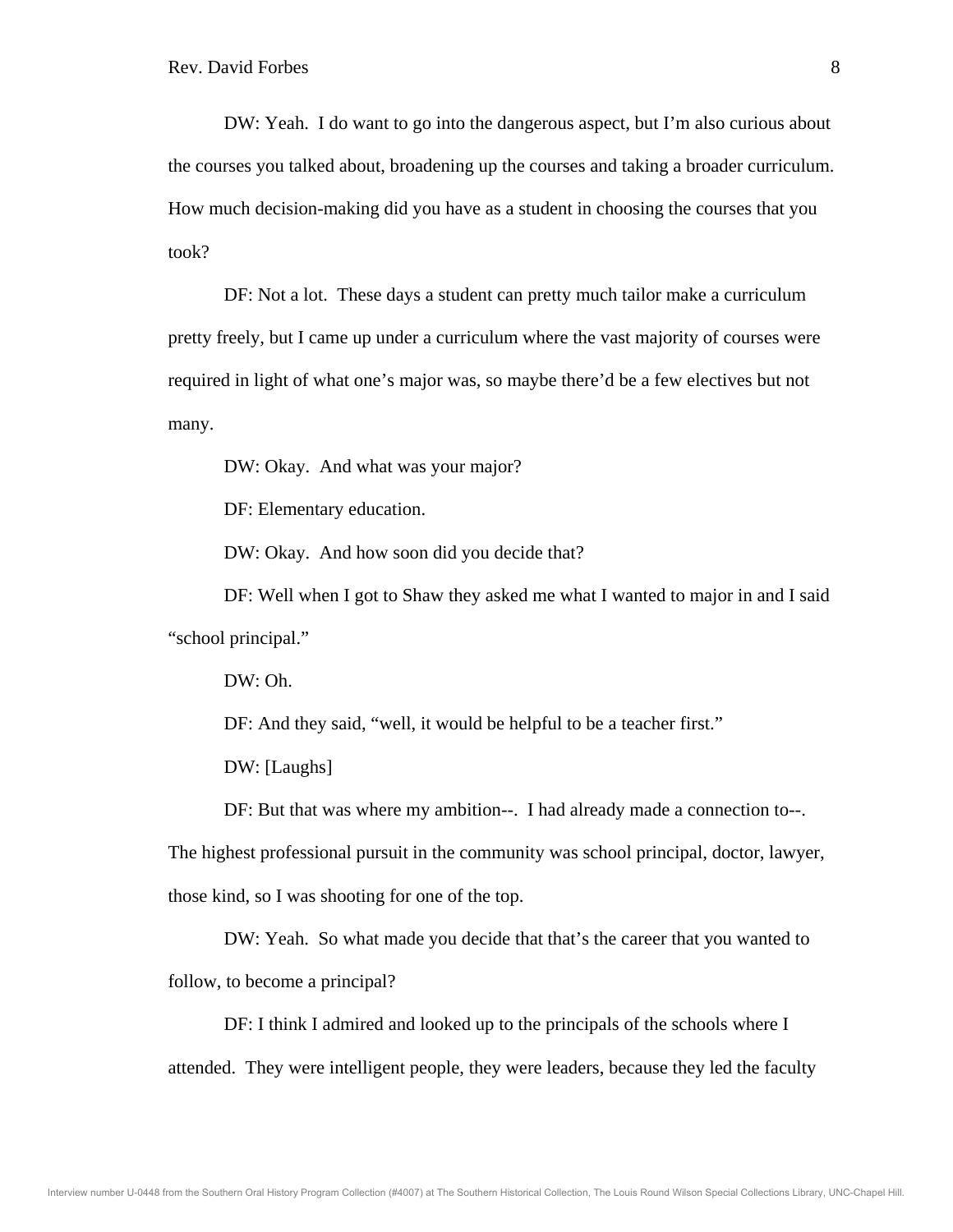and the students, and they appeared to be well paid because they drove nice cars and dressed nicely, so I think that was the identification.

 DW: Yeah. So did you have any aspirations of being a member of the clergy at that time?

 DF: No. My father was a clergyman and I saw how tough the life was for clergy. I think during the time that I was in high school my father was getting fifty dollars a week with eight children. I didn't [20:10].

DW: [Laughs] Yeah, wow. Yeah, that's a tough--.

 DF: And of course he had to do a lot of traveling, doing revivals and the like, to augment that salary from the church.

 DW: Yeah. Wow, that's a very small sum for that many people. So I guess going back to the danger aspect, a lot of accounts of looking back at the Civil Rights Movement kind of brings out that element of this wasn't--. It was a scary time and it wasn't just something to take lightly, to get involved. And you had mentioned how your teachers kind of invested in the students and kind of poured out their energies into the students, so I'm curious as to how--. I'm trying to figure out how to ask this question. I guess I'm just wondering about how your professors kind of saw students as being involved in the movement and what really pushed—given the danger and how entrenched segregation was in the South—what really kind of pushed you as a student, or other students, into going out into the community?

 DF: The faculty did not push us. When we saw in the newspaper and on the television that students at A&T had challenged segregation in the lunch counters, and students in Nashville, it was identification, it was "if students over there can do it than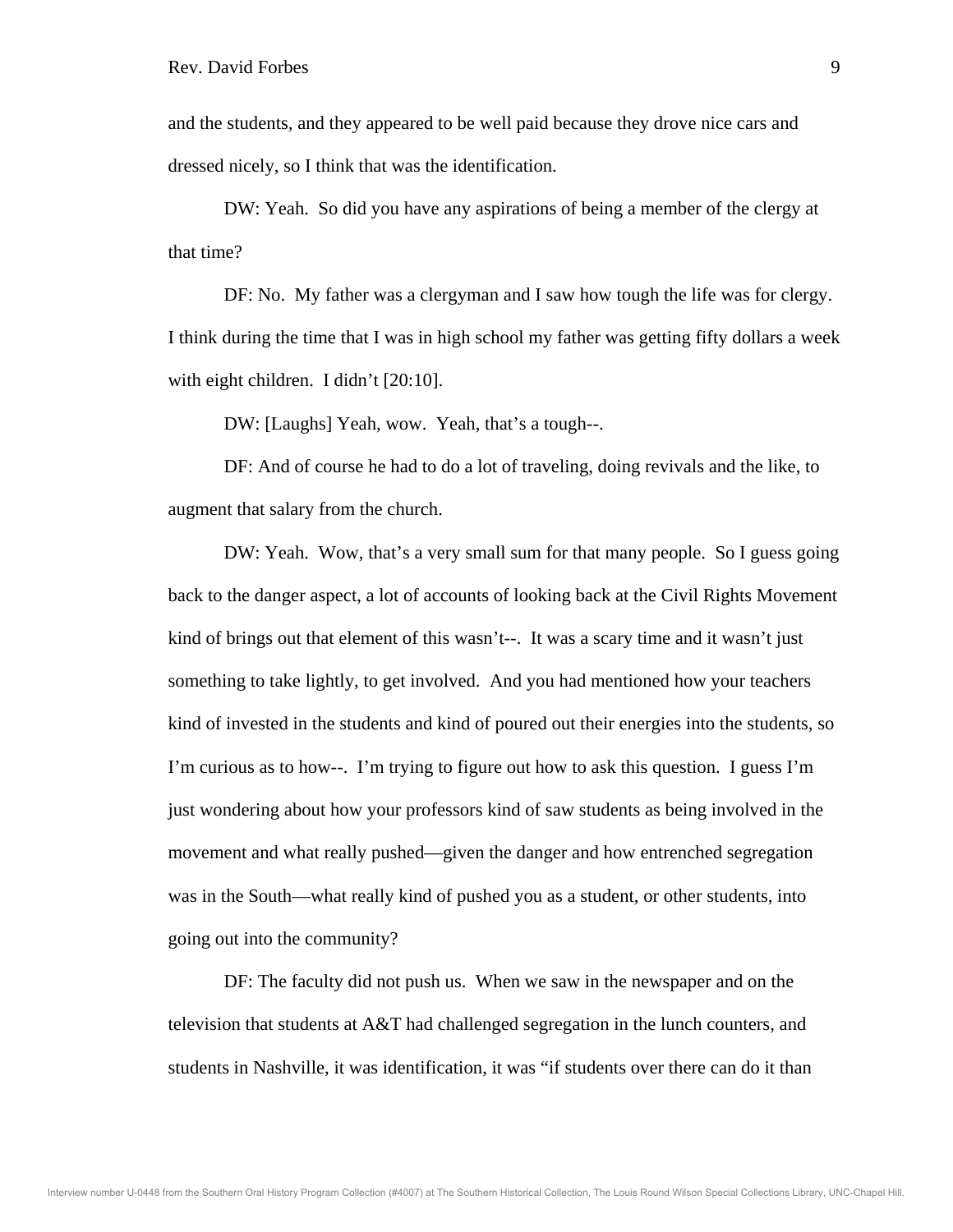certainly we ought to consider it." And we did not do it quickly. We took some time to meet and to talk and to discuss, and counting the cost, counting the risk, counting the danger. Some faculty became natural advisors and counselors, helping us to evaluate and to count the cost. Some faculty said that we shouldn't do that, that it's too dangerous, so the faculty were not a monolith. There were those who seemed to understand the opportunity of that moment and those who thought that the risks were far too great. In terms of violence we recognized that the white power structure was not invested in changing. White privilege was very valuable and there were very few people who were open to equality and parity, and so they were not going to give up without a fight, so that's what was in our minds. Now fortunately here in Raleigh there was minimal violence but we saw Birmingham and Spartanburg and other places where there was considerable violence so there was in our minds the possibility that we might face some violence. In an earlier interview I indicated that North Carolina was very racist but Raleigh was a kind of genteel racism, kind of nice--. Racism, now, but kind of nice about it.

 DW: If you had to rank it. [Laughs] How did you all decide--? How did you weigh out getting involved? I guess I'm getting at the decision-making processes that you went through.

 DF: Well I mentioned earlier that after demonstrations across the South we first started with the student government, having conversations and discussions about whether or not in fact there was a role for us. And then we had broader meetings of the student body where we talked about what was going on around the South and talked about what was wrong here in Raleigh and what could we reasonably do to challenge segregation.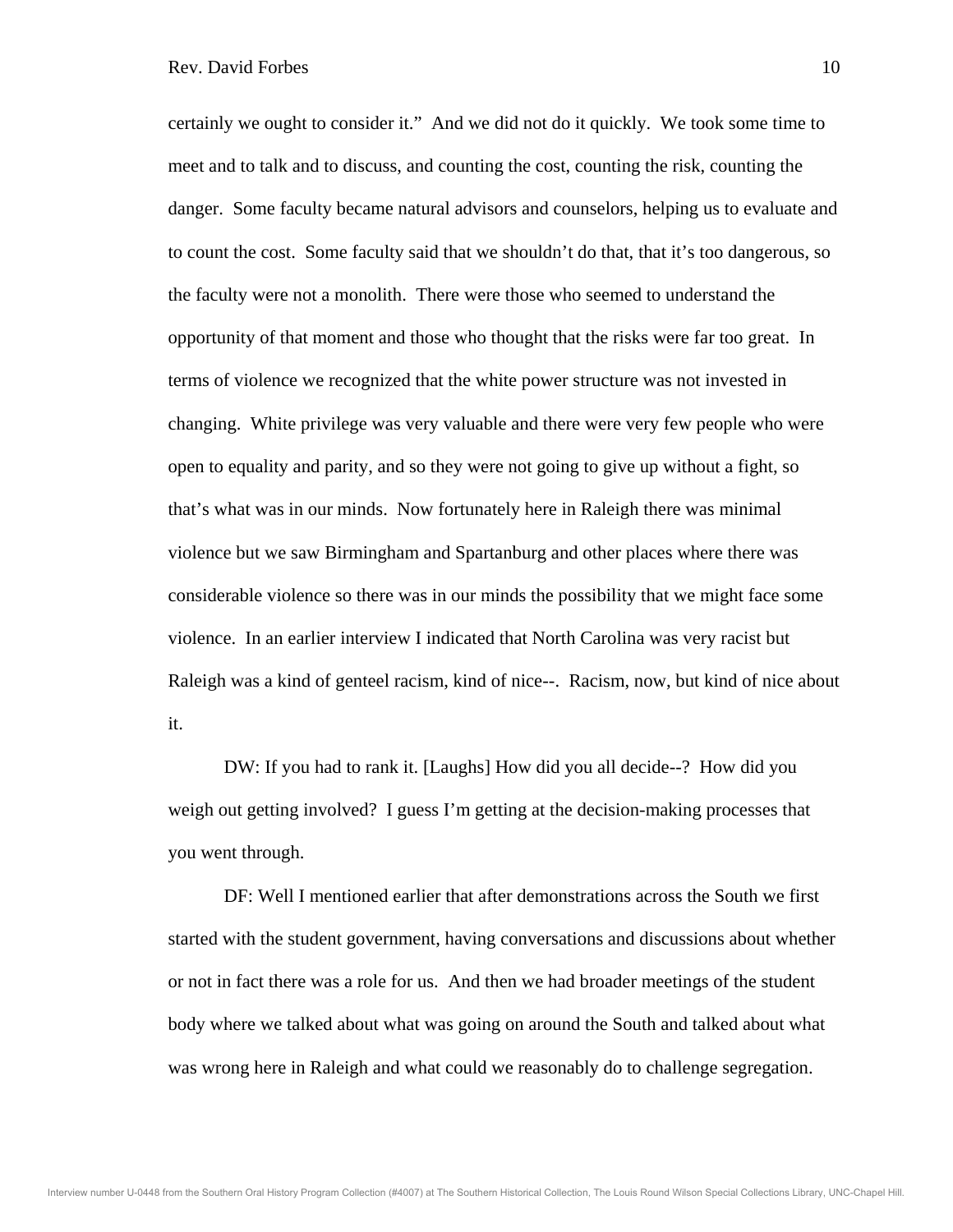## Rev. David Forbes 11

We decided to start at the lunch counters because that was the most humiliating area of racism that we felt you could go down to a five-and-dime store, a variety store, and you could buy a comb and brush, you could buy face cloths and soap, and you could buy shoes and you could buy dresses and you could buy stuff, but in that same store there is a section of the store that is essentially a little restaurant, but that was only for white people. So they would take your money for merchandise and bric-a-brac but they would not serve you at their lunch counters, so that's what we challenged.

 DW: So as a student could you describe a little what, I guess in terms of the relationship between Shaw and Raleigh and kind of what students did for fun? I know you mentioned the sock hops and some sporting events and things, but in terms of going into Raleigh as a student, was there anything that students really were able to engage in?

 DF: There was not many social opportunities. Of course you had dating. It was very different from dating now because there were very rigid rules about how you interacted with a young lady, or a young lady with a man. If you were going to even walk downtown all of the women had to sign out and sign back in, and a Shaw lady was not expected to be seen in any questionable or compromised positions, like being in a car. You couldn't be in a car. So it was an era that was called essentially *in loco parentis*, which meant that the university was the parent for the parent. And so the faculty and staff made it their business to be sure that there would be no pregnancies, and of course there still were some. [Laughs]

 DW: So given that, did many of the students get married pretty soon while in college?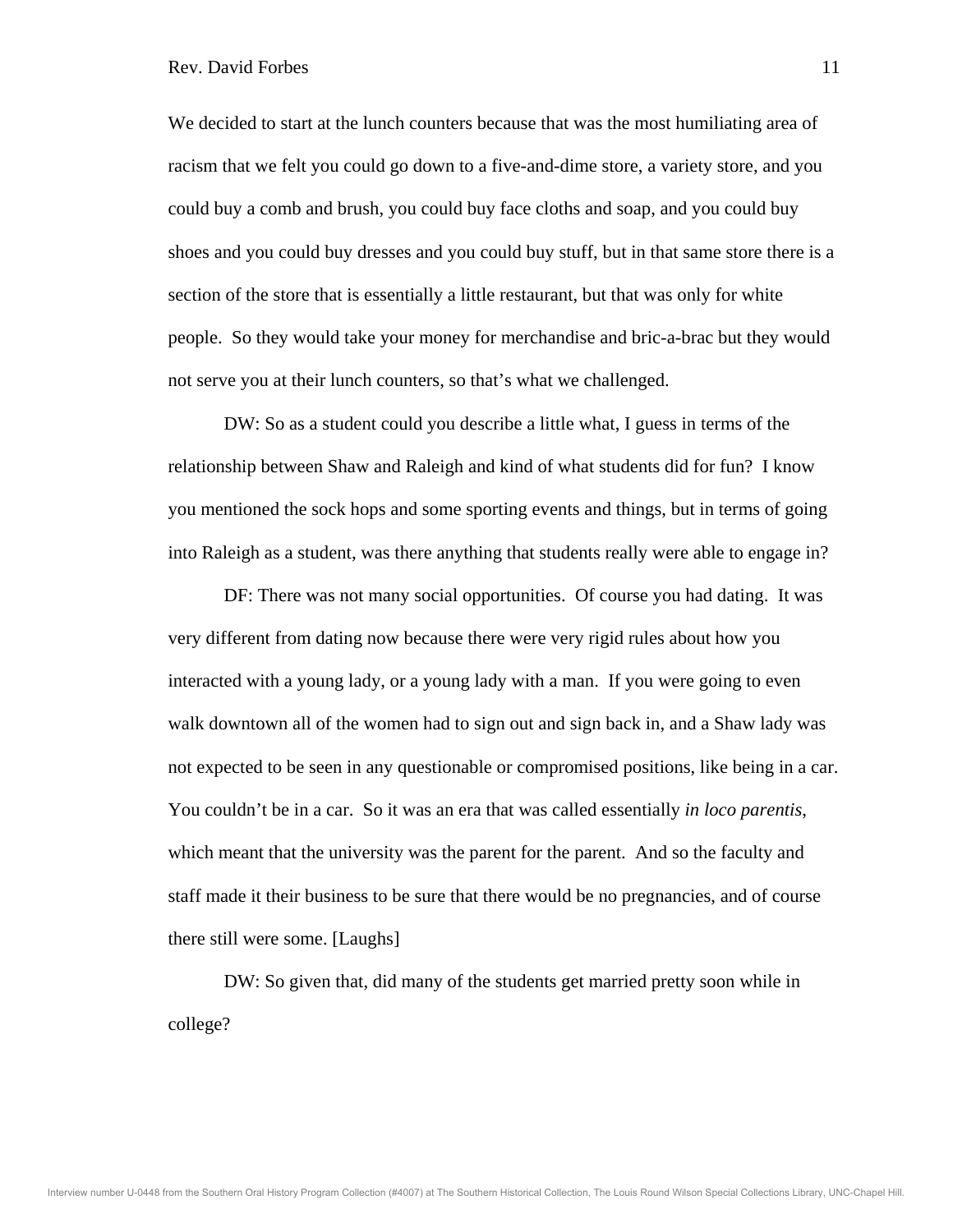DF: Some got married while in college, some married after college. I met my wife at Shaw and we got married her junior year. Of course I was already out teaching by then.

DW: So did you stay on campus at Shaw or did you still live at home?

 DF: I lived at home for three years. At my third year my parents moved to New York City for a church there so my senior year I lived on campus.

DW: Okay. So there weren't any segregated movies or--?

 DF: There were movies, and the movies were segregated. The Ambassador Theater, blacks had to sit in the balcony and the whites sat on the floor, which is ironic because really the balcony is the best perspective. [Laughs]

DW: [Laughs]

 DF: So that was at least one ironic advantage to segregation, both at the Ambassador and State Theaters. There were two black theaters, the Royal Theater and the Lincoln Theater. The Lincoln Theater is still there on Cabarrus Street. I think it's a cyber café.

 DW: Now were there differences in the movies that you could see at each of the theaters? Did some get--? I've heard before that in black movies the black westerns would only be shown, or not the first released movies would be shown at those.

 DF: Absolutely. Your first run movies would not be at the black theaters, but we saw some good cinema and some of it was white. It was not all black, but you certainly were not going to see any black films in the white theaters, so again race, then and now, plays a major role.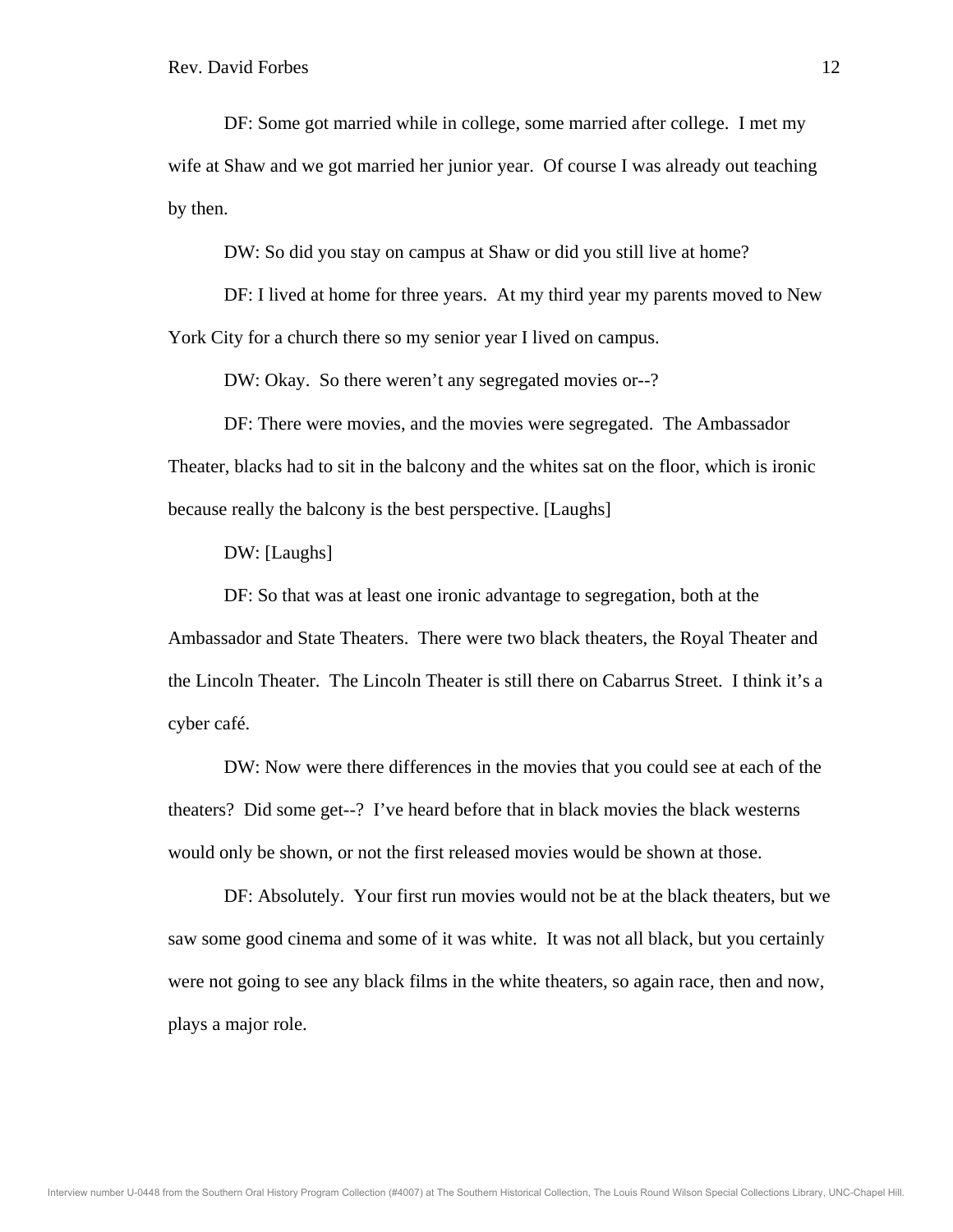DW: So in deciding to go into the five-and-dime stores and being frustrated with not being able to eat at the lunch counters, if blacks had their own kind of community within a segregated community why was there opposition to Jim Crow, I guess? Especially now you'll hear a lot of--.

 DF: Well again, I mentioned earlier that we knew that the American way was about liberty and justice for all. We knew that it was about equality. The lunch counters were just a symbolic segue into addressing the myriad of social injustices. I mean from the womb to the tomb everything was race, so there was a desire to see that that system be vanquished. You could walk downtown on Fayetteville Street in front of the courthouse and there would be a water fountain, very porcelain and white with nice silver hardware, and there'd be a sign, "White." And you'd go over to the other side of the front of the courthouse and there's a rusted out spigot with a sign, "Colored." So that announced to you every time you saw that that you're paying the same amount of taxes as everybody else but there is a system that relegates you to being less than human. So that was what we sought to address.

DW: Now you were in the student body council at the time?

 DF: Yes. I was very much a leader. I was president of the freshman class and before graduating president of the student government, and in light of that was drafted as a founding member of SNCC.

 DW: One question that I've heard recently is kind of how SNCC gets remembered is you don't hear too much about the individual students who formed SNCC and kind of that danger that they had to face and their motivation for making changes in society. Could you talk just a little bit about after SNCC was formed and the decisions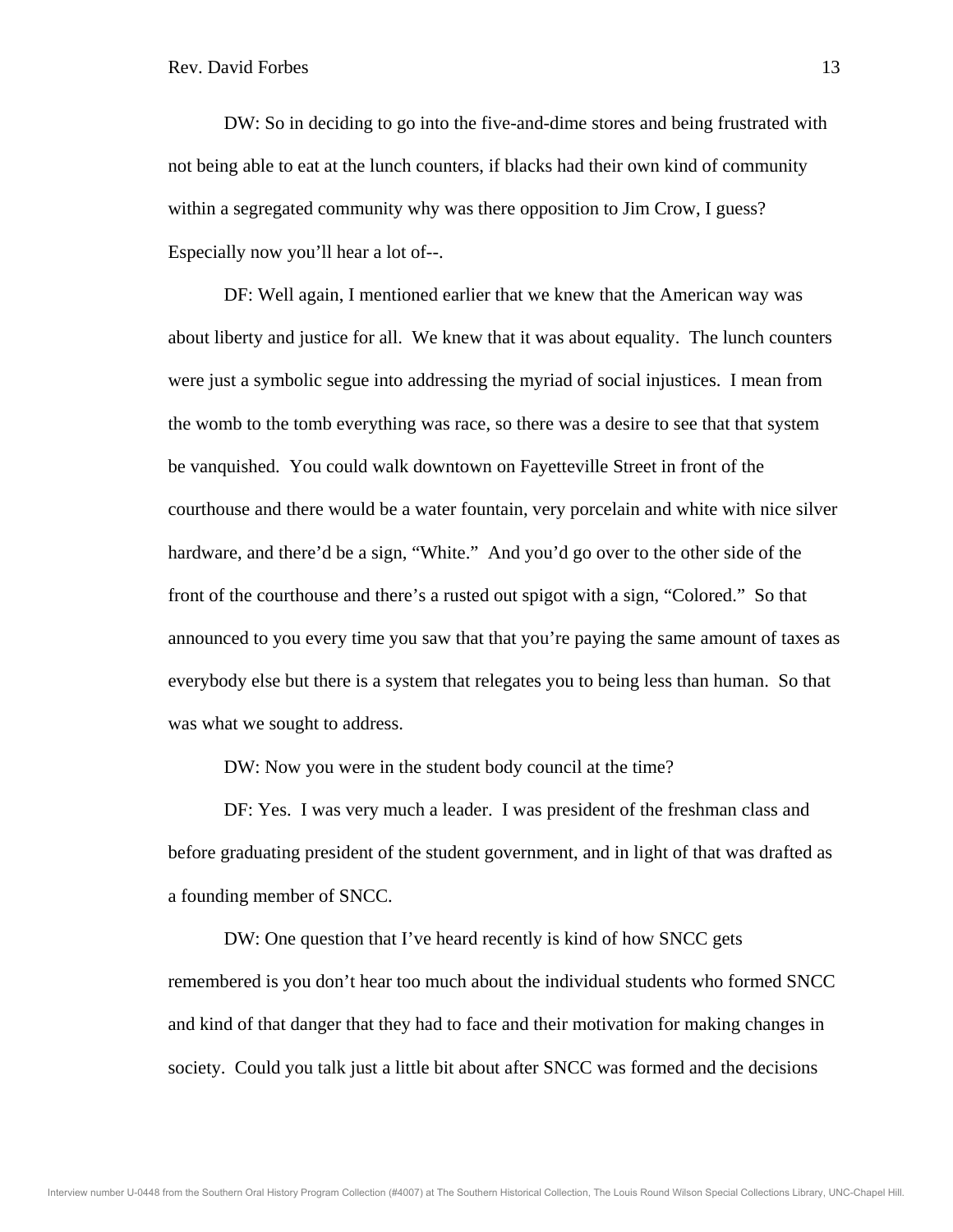that you all had to make as students and the challenges you had to face, either academically or socially or otherwise?

 DF: Well SNCC was founded in response to a very wise lady. Ms. Baker was a Shaw graduate, Ella Baker, and a pretty radical student when she was on campus in the '20s, and she made her way into a career of activism for the NAACP, for the Union Movement, and so in 1960 she was the field secretary for SCLC, Southern Christian Leadership Conference. And so when you had brush fire civil rights movements, sit-in movements across the South, it was her wisdom to have an invitational meeting which would be held at her alma mater, at Shaw, and bring students from around the South and the North together to learn from each other. When that meeting was held there was no intent to establish SNCC, but by bringing that cross section of students from around the country, some two hundred of them—a hundred and seventy-eight, I think it was—it made sense that as we began to talk about what was going on in Atlanta, what's going on in Savannah, what's going on in Jacksonville, what's going on in Miami, what's going on in Chattanooga, what's going on in Greensboro, what's going on in Raleigh/Durham, that there would be some efficacy to organize, and that's what brought SNCC into organization. We heard the war stories of students being beaten, being hosed down with fire hoses and police dogs snapping at them, so it was that kind of sharing that gave us an opportunity to see what the risks were. But by the time we met in April of 1960 there was almost unanimous agreement that even if there were dangers and even if there were the threat of possible death that we had no choice but to move forward and to challenge bigotry and Jim Crow.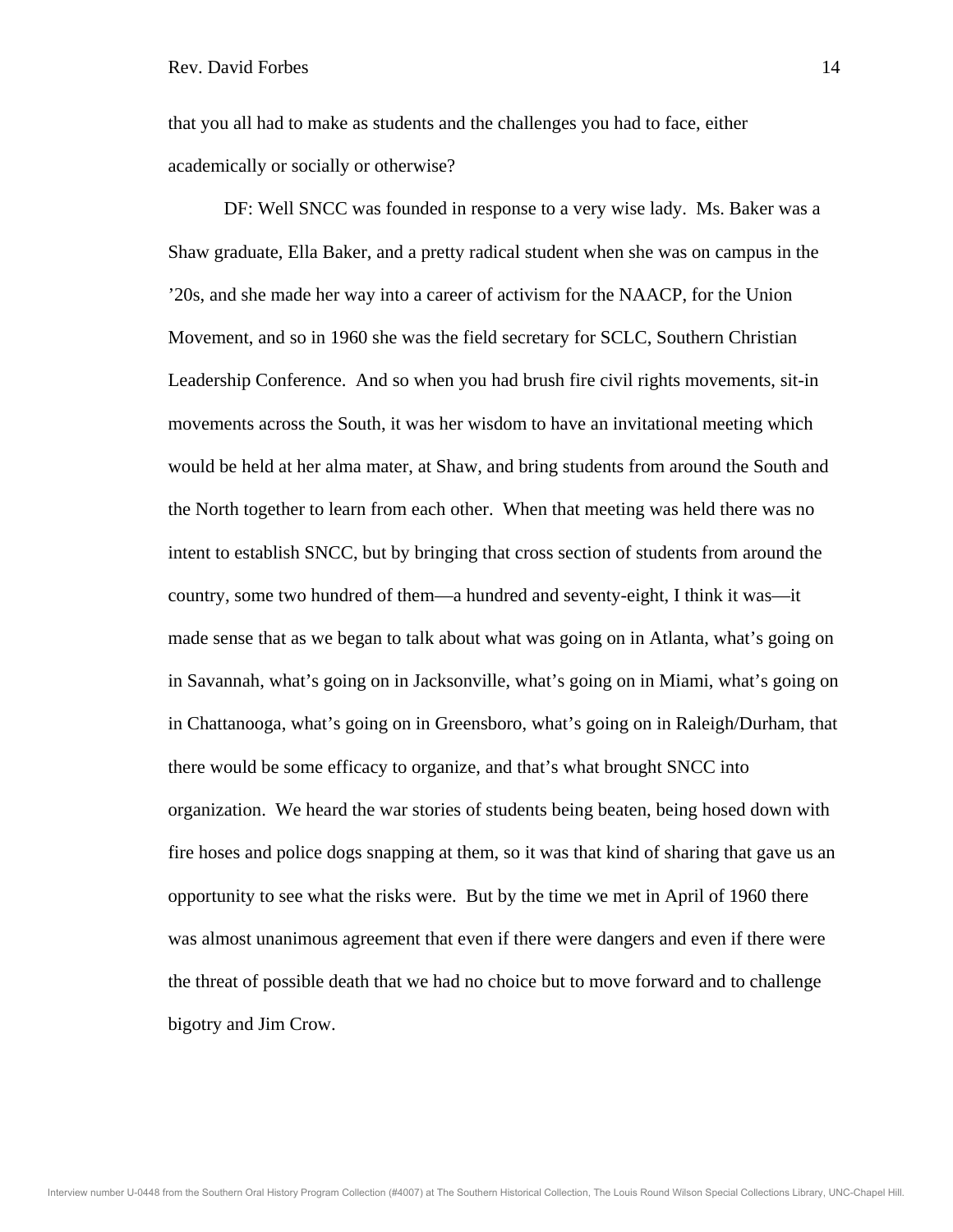DW: Why do you think students were so poised to be able to make this challenge, more so than other groups of people?

 DF: I think because we figured out that we did not have much to lose. We didn't have jobs, we were able to--. Yeah, it was natural that the students would figure out that there was less retribution that could be visited on us as students. Student life is a strange career. Many students never think about it, but the reality is once I became a public school teacher I couldn't do this stuff, but what was to stop me from making a difference? And now we can look back and see that it did make a difference, because had there not been civil rights and the activity of SNCC there would not have been the Voting Rights Act, and large numbers of people, millions of black folks, were not allowed to vote. There would not have been the Civil Rights Act which would give federal protection against violence to keep you from voting. And if you connect those lines it is very, very clear that had there not been SNCC and the Civil Rights Movement there would not be the advances. You wouldn't be working for Carolina. No way. Black students would not be studying at Carolina or Duke or State. There would not be a Mr. Obama in the White House had not these progressions taken place.

 DW: So at the time did you have a sense that this was something big and lasting or was it kind of a--

DF: It was big.

DW: --flash in the pan?

 DF: No, it was big. We were convinced that we had America where we wanted America because that SNCC conference, that initial SNCC meeting in May, there were journalists from all over the world, so here is America proudly standing with its apartheid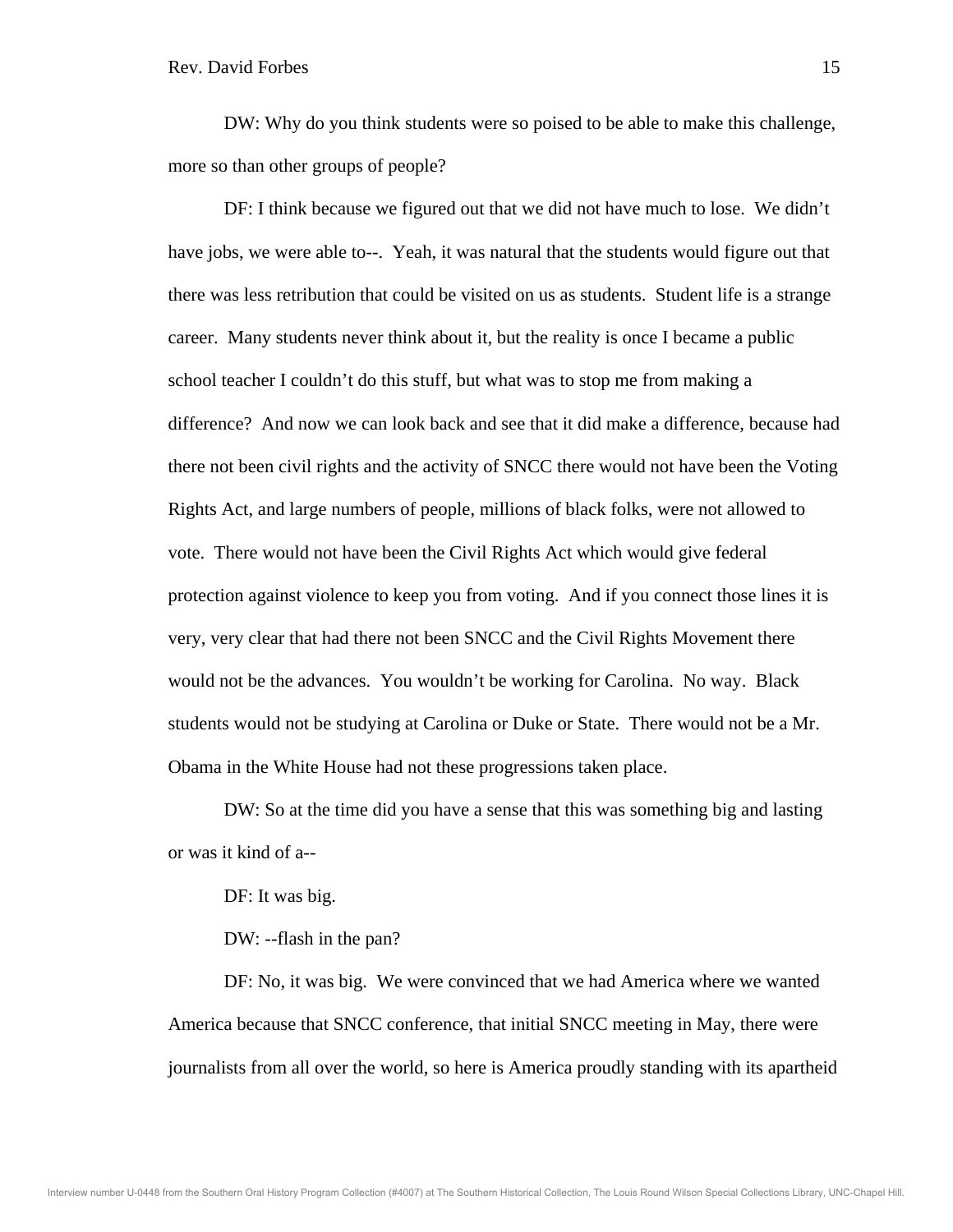and the world is looking at how they are treating folks who are trying to change America and make it live up to its creed that all men are created equal, so it was an embarrassing position. Both the legal and the moral marbles were in our court, and we knew it. We knew it. Something had to give. Either they had to be prepared to open up the armories and bring out the tanks and the guns and mow us down, or they were going to have to change, because we were willing to die to make America live up to its creed. So we knew that something--. We did not know what was going to happen, but I mean even if we just went into the five-and-dime stores and be able to sit down, that would be a victory. Later we were to learn that if you could change the lunch counters you could change the swimming pools, you could change the libraries, you could change public accommodations, you could integrate the hotels. You couldn't go to a hotel. Can you imagine? Most of the students who came to Raleigh for the sit-in conference lived in homes because there were no hotels open.

DW: Wow.

 DF: Hotels were for white folks. Everything was for white folks. And I know that's hard for you to imagine. It's hard for me to get my children to imagine it, but that was the way it was.

 DW: Yeah. Well I wanted to ask, so in light of all of this, what did equality to you look like at this time? What would have been America living up to its creed?

 DF: One of the professors at Shaw, his name was Dr. Grady Davis, he had a PhD from Harvard in psychology, and I remember him at one of the meetings saying, "You know, white folks want to know what we want. If they could only know what we want perhaps they would consider it. Well tell the white folks this is what we want: Whatever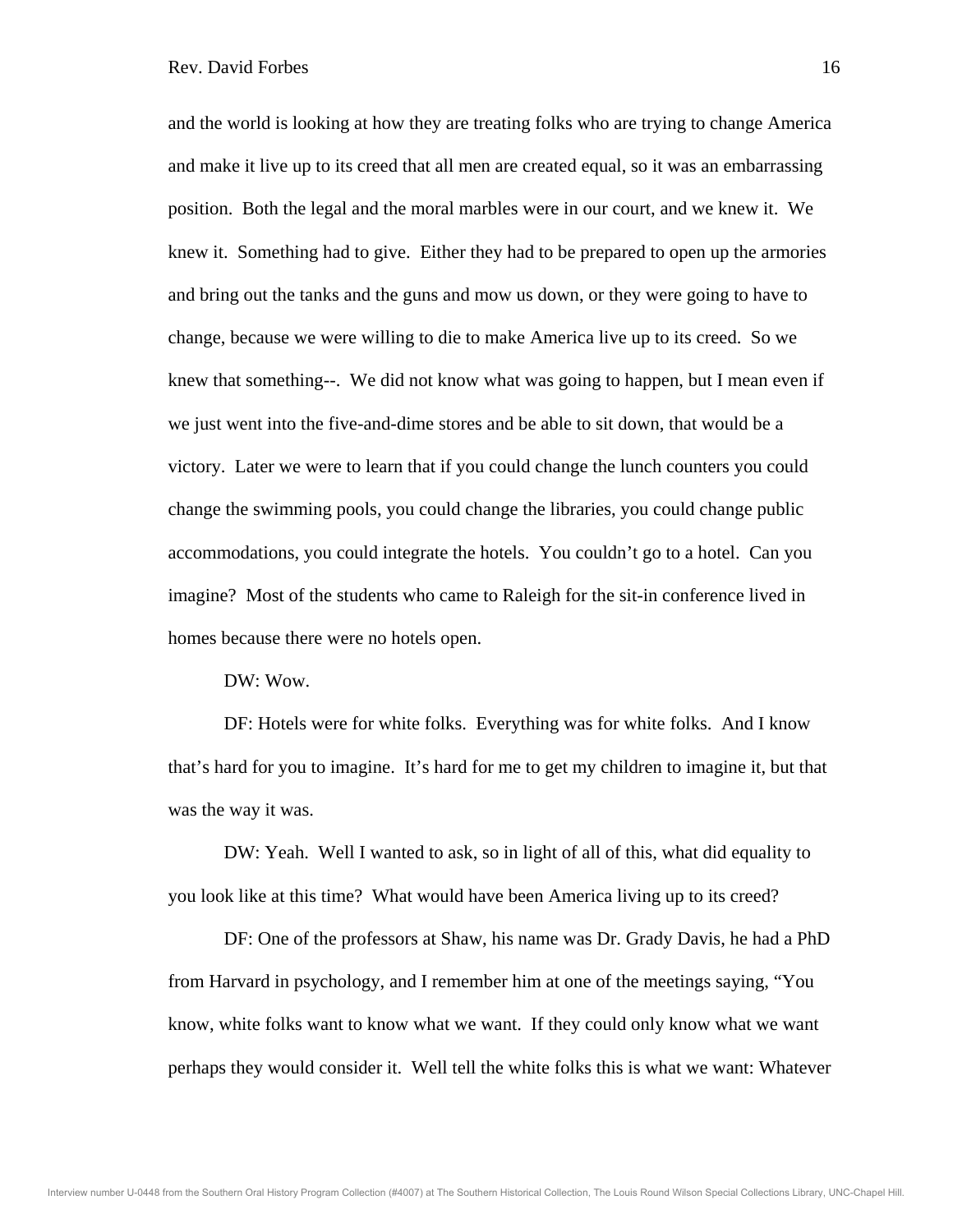they got is what we want, even if they got some diseases that we don't have we want some of them too. We want every single exposure to opportunity that this country has to offer." We got there real quick. We moved beyond a cup of coffee and a hamburger to wanting whatever they got is what we want.

DW: [Is it] Ella Baker's, "More than a Hamburger"--.

DF: Oh yeah. Oh yeah.

 DW: I think especially now in recent times, at least in the past ten years, even sooner than that, there's been a lot of speculation, looking back at the Civil Rights Movement and assessing its victories or its failures.

 DF: Well I think that I would be prevaricating if I said that I could see fifty years ago to now, but I knew that what had come before fifty years ago was going to have to change. I just didn't know how. I did not know when. I did not know the ultimate implications of desegregation and the pursuit of equality. I was nineteen years old. I couldn't--. I wasn't that--. But I saw something. I saw a crack in the door and that crack in the door was encouraging to go forward, go forward, because either they will kill us or this country is going to change, and thank God they chose not to kill us all. Some did get killed. Some did die for equality.

 DW: It's so interesting, because I study desegregation of schools and there's always this tension between desegregation and equalization as if these are two completely separate thoughts, but it sounds like you're saying they're really on the same continuum. To be truly equal requires desegregation and having the same things as whites or the same things as people in power.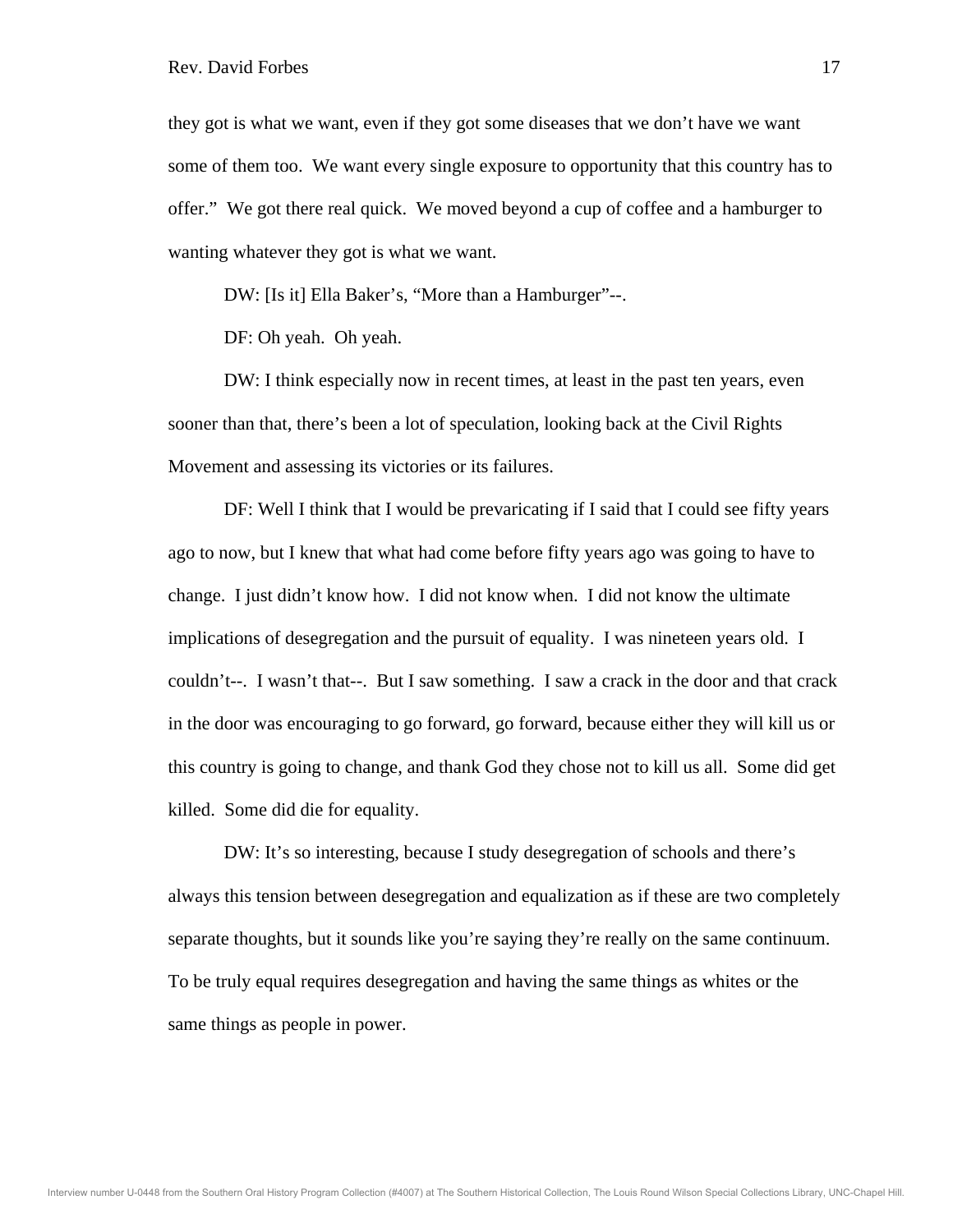DF: Absolutely. Any policy that acquiesces to stratification based upon race is evil and unequal, and to me the idea is not that there be pure equality but that there be total equality of opportunity, because a Negro who's lazy, who doesn't want to study, he can't expect to become a principal. But everybody needs the pursuit of happiness, everybody, no matter what race, no matter what color, no matter what lifestyle, no matter what. We're all Americans, so nobody should be held back because of their error of birth. I had nothing to do with coming here handsomely chocolate.

DW: [Laughs]

 DF: So that should never be held against me. A woman has nothing to do with her being a woman; therefore it is a tragedy that men make more than women. That is an embarrassment. And you call yourself a democracy. So somehow there will always be the need for tweaking of the American experiment to be sure that we live up to what it is that we profess.

 DW: So after that weekend and after the sit-ins to desegregate the lunch counters, your last two years at Shaw how involved were you with maintaining pushing for this change, and in what arenas did you seek to do it?

 DF: We continued the local effort, moving from the public accommodation at the lunch counters to the libraries, the swimming pools, even sit-ins at churches, because churches were rigidly segregated. I was essentially a national leader as a founding member of SNCC so I went around the country speaking and radicalizing on campuses, as well as there were many meetings that were being held during that time called mass meetings. So that was what I did.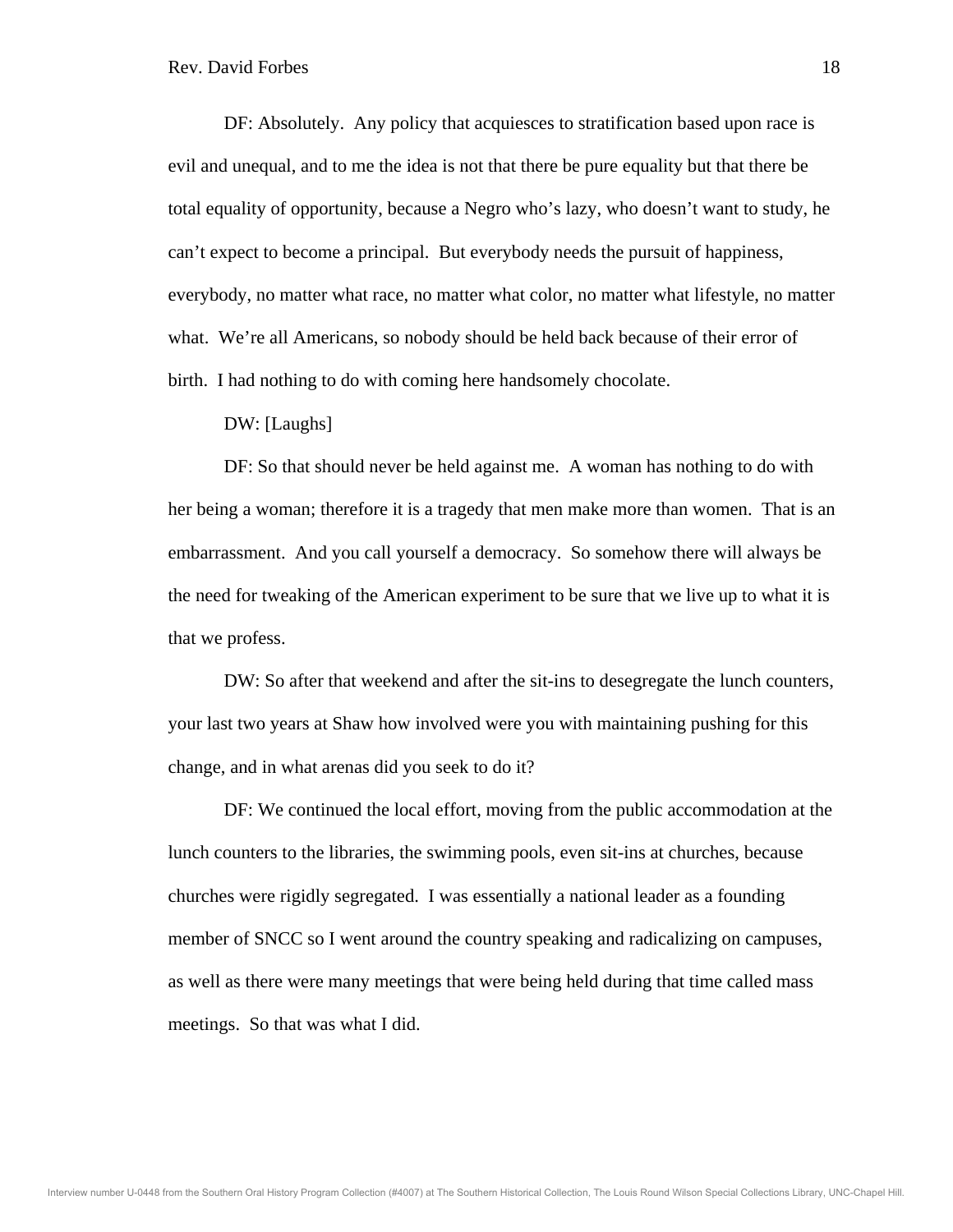DW: So the hundred and seventy-eight students that came that weekend, did you maintain a connection with--? I guess it may be difficult to track what happened to all one hundred and seventy-eight, but did you maintain--?

 DF: Well the ones who stayed in contact were the founding members, because that hundred and seventy-eight--. Here in North Carolina myself and Charles Jones, who was an attorney in Charlotte, we were the only founding members of SNCC. Each state had one or two students who were nominated so the SNCC group would maybe represent twenty states. Then you would have forty students out of that hundred and seventy-eight who continued to meet. As a matter of fact we went to Atlanta--Morehouse--every month and met with Dr. King and Ella Baker and Wyatt Walker and others as they gave us counsel and advice and fundamental teaching about nonviolence and about direct social action.

 DW: So when you graduated you had mentioned that as an elementary teacher you couldn't--

DF: No.

DW: --be involved with--.

 DF: As a matter of fact when I was interviewed--. First of all Raleigh city schools had a pact that the top education students from Shaw would automatically be hired. I was one of the two, and the other one was hired and I kept waiting for my contract. The contract never came. So my high profile proclivities blocked me from getting the promised position. When I went to Wilson, where I ultimately was hired, the superintendent talked about pedagogy, talked about methods, talked about curriculum, talked about text books, I mean evaluated how savvy I was, and at the very end he asked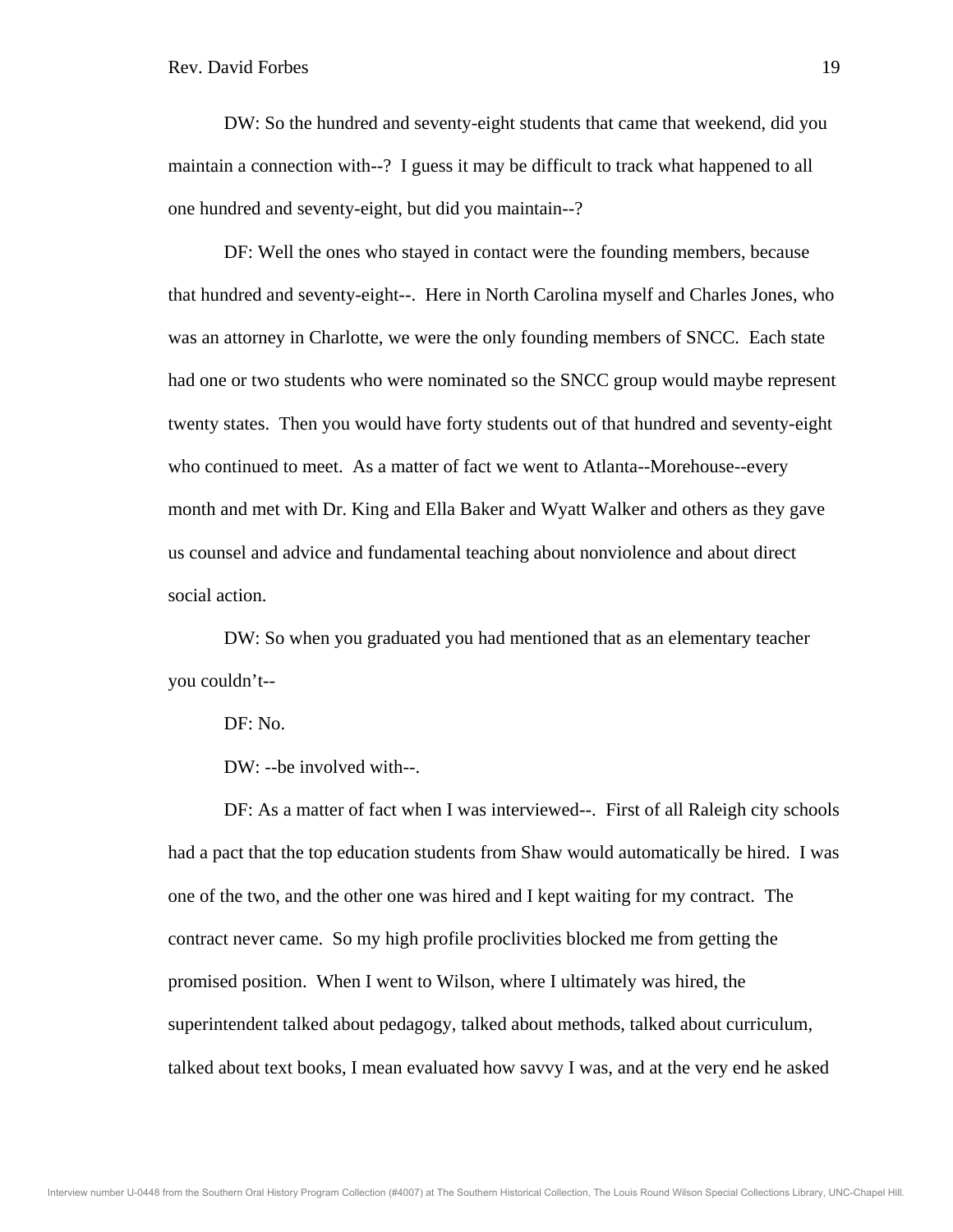me, "Are you a member of the NAACP?" I said, "No, sir." I lied, because there was this screening. Nobody wanted to have a radical person in their system, to make noise. So, yeah, it was serious.

 DW: Since your parents had moved to New York did you give any thought to moving out of the South and teaching--?

 DF: I ultimately did move to New York and taught in New York and did graduate school in New York.

DW: So you were hired at Wilson right out of Shaw?

DF: Yes.

DW: And how long did you teach there?

DF: Two years.

DW: And then you moved to New York for school and--

DF: Then I moved to New York, mm hmm.

 DW: --teaching. So what was it like in those two years working in the Wilson schools and having said you weren't part of the NAACP, but I'm sure it probably came through once you were teaching? What were those years like?

 DF: Well my heart and my spirit were still about protest but I had enough sense to know that the role of public school teaching is not about protest. I'm now joining the establishment. So there was a transition, not in my spirit but in my understanding of the requirement of being a professional. For instance I didn't try to organize the teachers or organize the neighborhoods. I didn't get into community organization.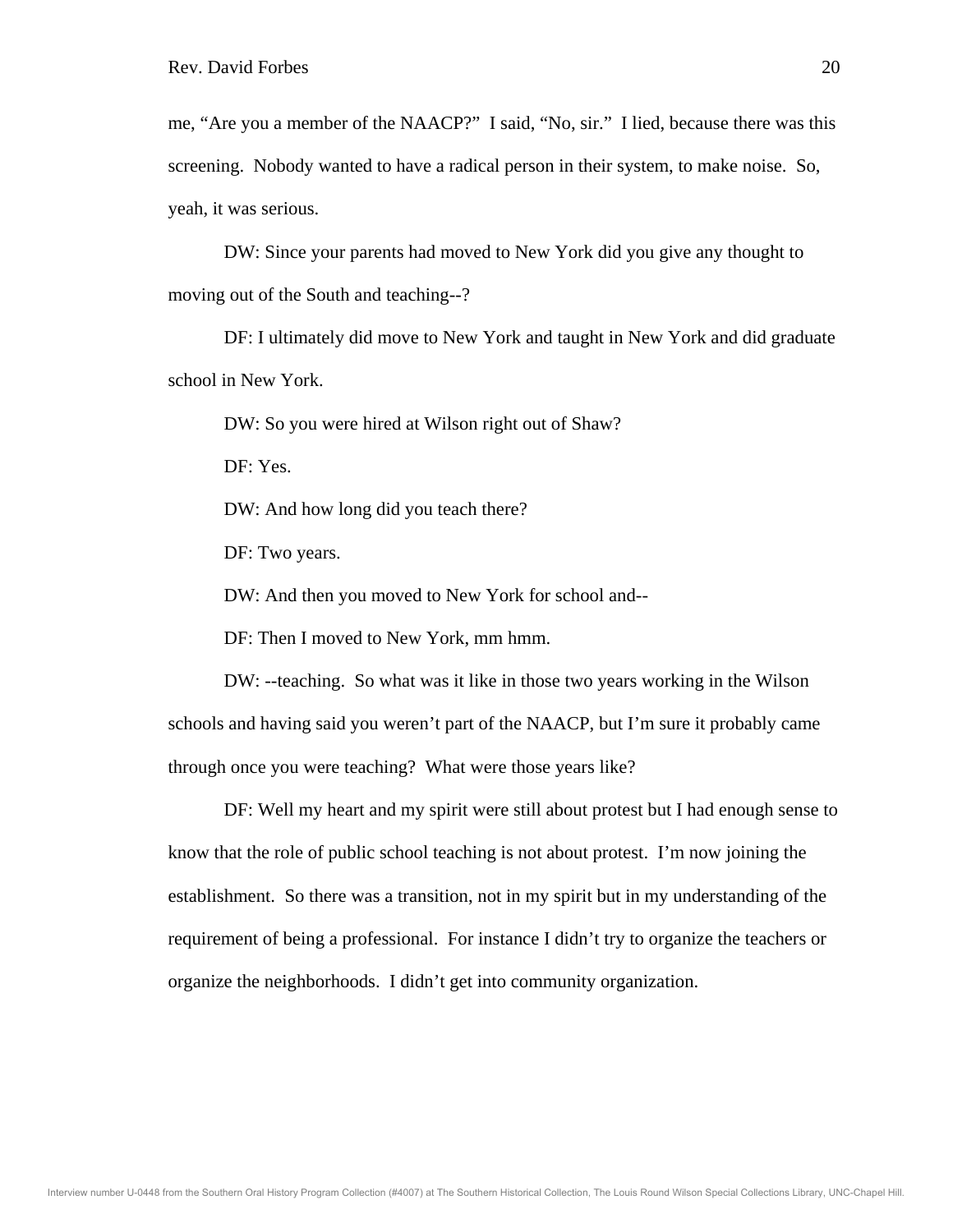DW: So did you feel--? How did--? So coming from being a founding member of SNCC and then working in a school system, how did you reconcile your protest spirit with--?

 DF: I think that what I did not bring by activism I compensated for a deeper understanding of the social and political issues as they impacted the enterprise of education. For instance in Wilson, a rural county, many of my students didn't come to school until all of the crops had been brought in because they were needed as field hands. That to me was problematic. That was problematic. [Pause]

 DW: Okay. I think we were talking about the school, you recognizing kind of institutional problems.

 DF: Yeah. I could see institutional problems. I could see issues of distribution. I could see on the occasional time when I went into white schools that they were set up different and had better stuff, and of course that paralleled what I had grown up with. I never got a new book in my whole elementary career. After the white schools used the books and they then got the new series they would shift the old books over to the black schools. That's how neighborhood schools worked. That's how separate but equal worked. Carter G. Woodson said that when white folks and black folks cooperate white folks do the operating and blacks do the co-ing.

 DW: [Laughs] DF: That's still true today.

 DW: So you were teaching--. You graduated Shaw in '62? DF: In '62.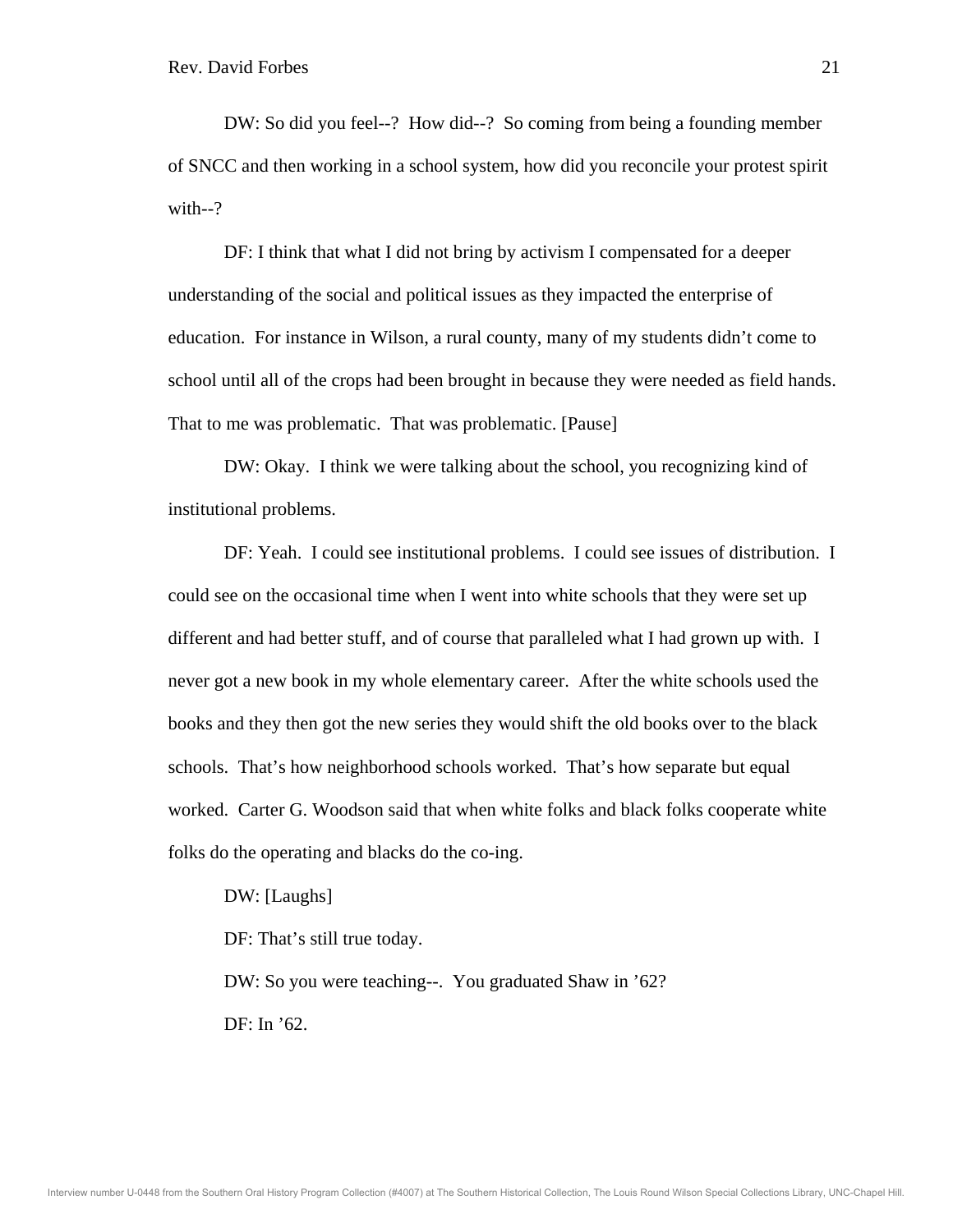DW: So the schools in Wilson were still--at least the elementary schools--were still segregated?

DF: Yes.

DW: Were there any--?

 DF: Now the courts had ruled in '54, but now this is '64 but nothing has happened.

DW: Were you aware of any kind of token efforts?

 DF: There were no token efforts. There were no token efforts in Raleigh until much later.

 DW: So what prompted you then in 1964 to leave Wilson schools and go to New York?

 DF: Adventure. My family had moved there. I had my mother and father and other brothers and sisters were there, so we kind of conclaved.

 DW: And so did you go to school right out of teaching, or did you then work at a school?

 DF: I started teaching and did a short stint of acting assistant principal and I started taking courses out at Adelphi for one year and on the basis of that--. I had a course with the dean--he taught a class--and he found a fellowship and a teaching assistantship so I was able to transition from teaching into full time study.

 DW: How would you describe, if at all, any differences between the school system in Wilson versus as acting principal in New York City schools?

 DF: Not a whole lot of difference. Inner city schools did not have what the suburban schools would have. I had not only Negro students but now I had Puerto Rican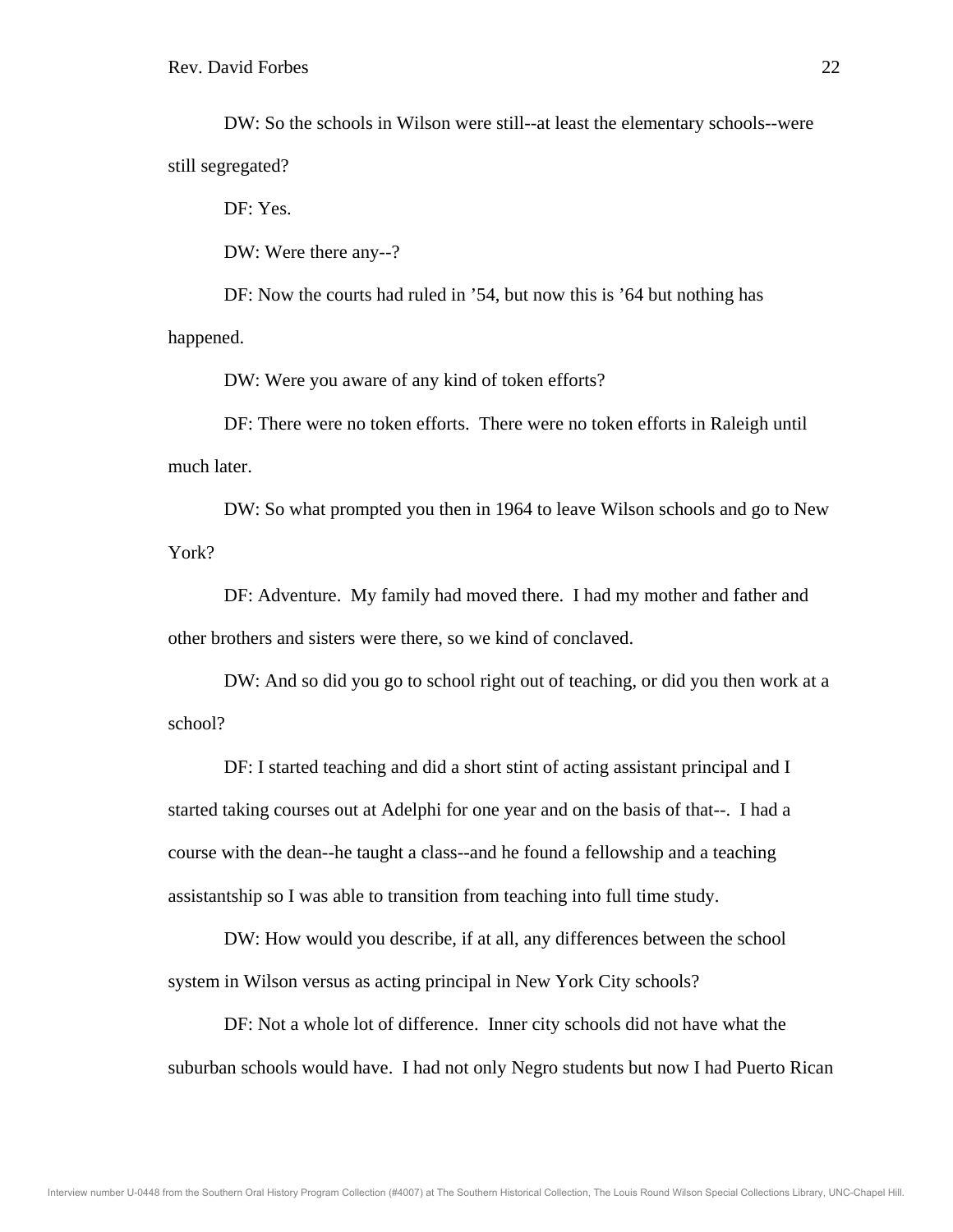students. That's where I got my Español from, my Spanish from, from teaching Puerto Rican students and having to speak to their parents. Inequality is inequality. I have not been able to discern any major regional differences. The presentation is different and the etiquette might differ but the substance is the same. Growing up black in white America is growing up black in white America, and the challenges and the need for pursuit of equality is a perennial and ongoing game.

 DW: Well you had talked a bit about having to not protest as much. I know at this time SNCC, by the mid '60s, was starting to have a dividing line between its membership and those who wanted to focus on voting rights and those who were focusing on desegregating public accommodations. How in touch were you with the larger movement?

 DF: Increasingly as I went professional I was less involved. Again that student career gives a perspective and an opportunity. Now I remained in some ways activist as I could as a professional. I remember participating in a demonstration in Harlem to stop the construction of a building project that was not in keeping with what the folks in the 'hood wanted, and we were lying down in front of bulldozers. New York is big enough that--. Wilson would not be big enough for you to protest in but New York is big enough that your anonymity will allow you many more options of activism without retribution.

 DW: So after going to--. Well I guess I'll ask what did you end up going to school for in New York?

 DF: I went to the school of social work at Adelphi and I majored in social administration, community organization, so there was some continuity with the study.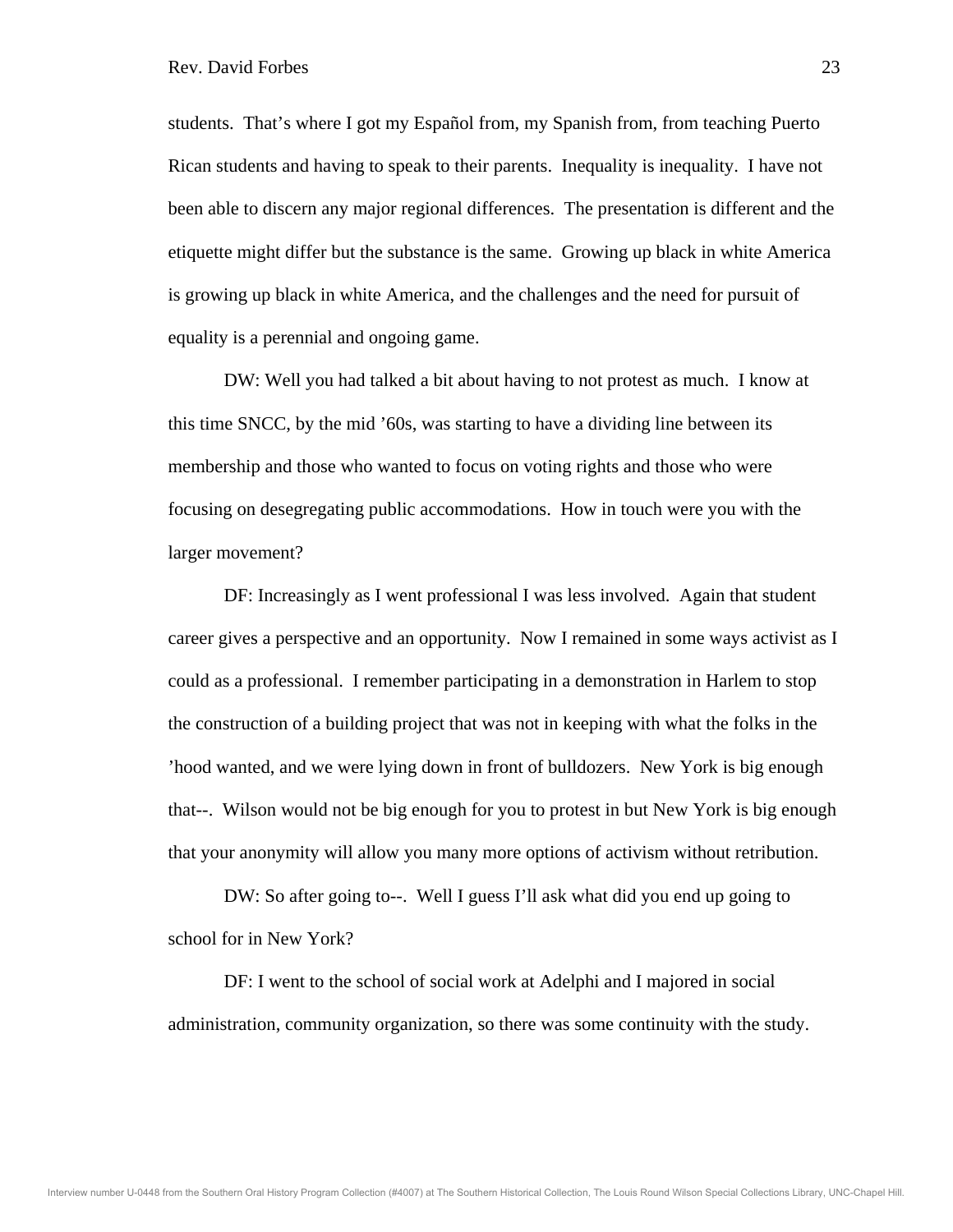DW: And then once you finished, how did you end up becoming a member of the flock?

 DF: After I finished school I did some social program administration. I headed up VISTA volunteers, I did some street work with gangs and the like, and young people. I migrated to Washington and did work for the mayor there, evaluating social programs. I worked at Howard for a program called University Year for Action, which was an internship program for Howard students to work at the community level as a part of their learning. Then I moved to Richmond where I was brought on the faculty at the school of social work as a dean of admissions and a faculty member.

DW: What school?

DF: VCU.

DW: Okay.

 DF: Virginia Commonwealth University. From my youth, as far as the church is concerned, I was a musician, so over all of these years I continued to do church choirs and church music. And so in Richmond I joined a church where I was the director of the choir and felt the call of God on my life to do ministry and was licensed and began to pastor a church in Glen Allen, which is a suburb of Richmond, and subsequently came to Raleigh. I've been here in Raleigh for twenty-six years, back in Raleigh. So I left Raleigh, went to New York, made a u-turn, started dribbling back down to Silver Spring and Washington and Richmond and back in Raleigh.

DW: Now did your parents end up staying in New York?

DF: They stayed in New York.

DW: So are you happy with the decision to return to Raleigh?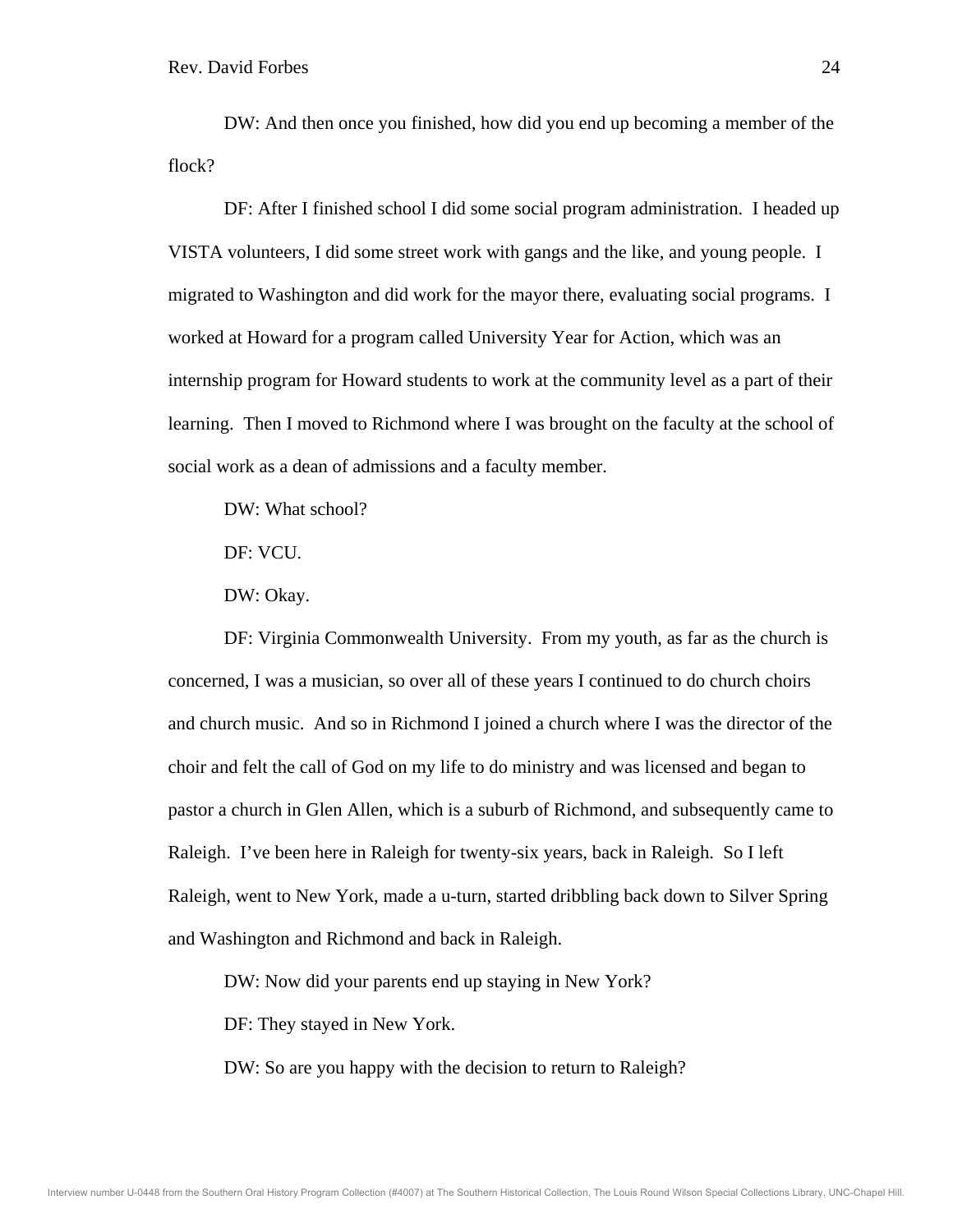DF: It's been an interesting journey. Thomas Wolfe, the novelist, has noted that you can't go back home, so this is home but it's not home because I changed so much over those years and Raleigh changed so much that it really is not like returning home. So it's been an interesting journey.

 DW: Now I read somewhere an interview with your brother, your older brother--I think it was a Tavis Smiley interview--and he had mentioned how much he looked up to you and the active role you've played in your life and how you're a role model for him, even though you're the younger brother, and I think it was in context of activism in making moves in the community. With your church, from what I've read, you're very active in the community here. I guess how do you feel about [Laughs] your brother saying that, and just how did you come to have this mission at your church and passion for the community?

DF: I think it's been a thread. It goes all the way back to the teachers pouring into us their maturity and their wisdom, and also recognizing painfully that things will not get better unless we're working at making things get better. The respect that I have for my brother, we have mutual respect. He's a theological and preaching giant and I'm more the activist, more the social gadfly. I respect him much as my older brother and I think what I said about growing up in a house with eight children, I think all of us in our own way respect each other because we know from whence we've come. We've come a long, long way, and each of us achieved great things. The sociologists were saying in the '40s when we were growing up that if you were poor and Negro it was going to be a long shot to be successful. All eight of us went to college, all eight of us earned advanced degrees, all eight of us had distinguished careers, so all of us respect each other quite a bit.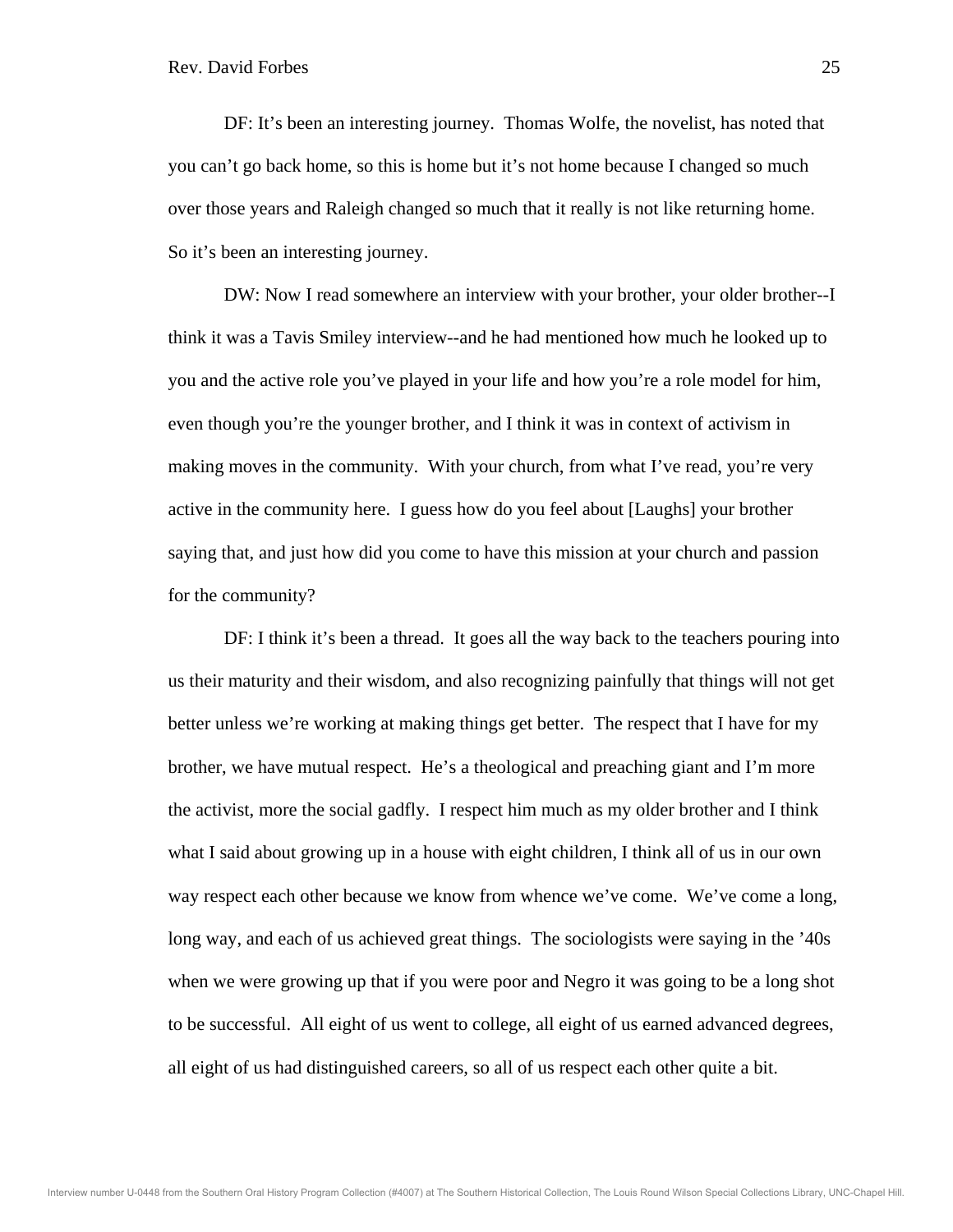DW: That's remarkable, to look back and see how far you've come.

DF: Mm hmm.

 DW: I'm curious about your assessment with the anniversary of SNCC in the program having, I guess, almost two weeks out, what are your thoughts on how it was commemorated and how the program [went]?

 DF: Well it was my honor to serve as the chairman of the local host committee and we had a hardworking variety of people, some from Carolina, some from Duke, from Shaw, from St. Aug, from the community, and it totally blew my mind, the success of the conference. We had twice the attendance that was expected, had outstanding speakers and outstanding personalities who were there. The conference was designed to celebrate the fifty-year span, to come together in reunion, to share stories and hopefully to pass on to current year students some sense of the heritage of protest and empowerment, that they would be able to see that just as we made a difference fifty years ago they can make a difference that fifty years from now will be recognized as having. So it was highly, highly successful, very exciting for me, and I've heard nothing but positive things from it.

 DW: Yeah, so have I. I guess you may have answered this in part, but what would you want the legacy of SNCC to be? A hundred years from now, someone studying about SNCC, what would you want people to know?

 DF: I would want people to know a hundred years from now that there was an era, a moment, in American life when a group of predominantly so-called powerless African American students chose to challenge the partial fulfillment of the American dream. And just as we now celebrate Dr. King and what he did I would hope that there would be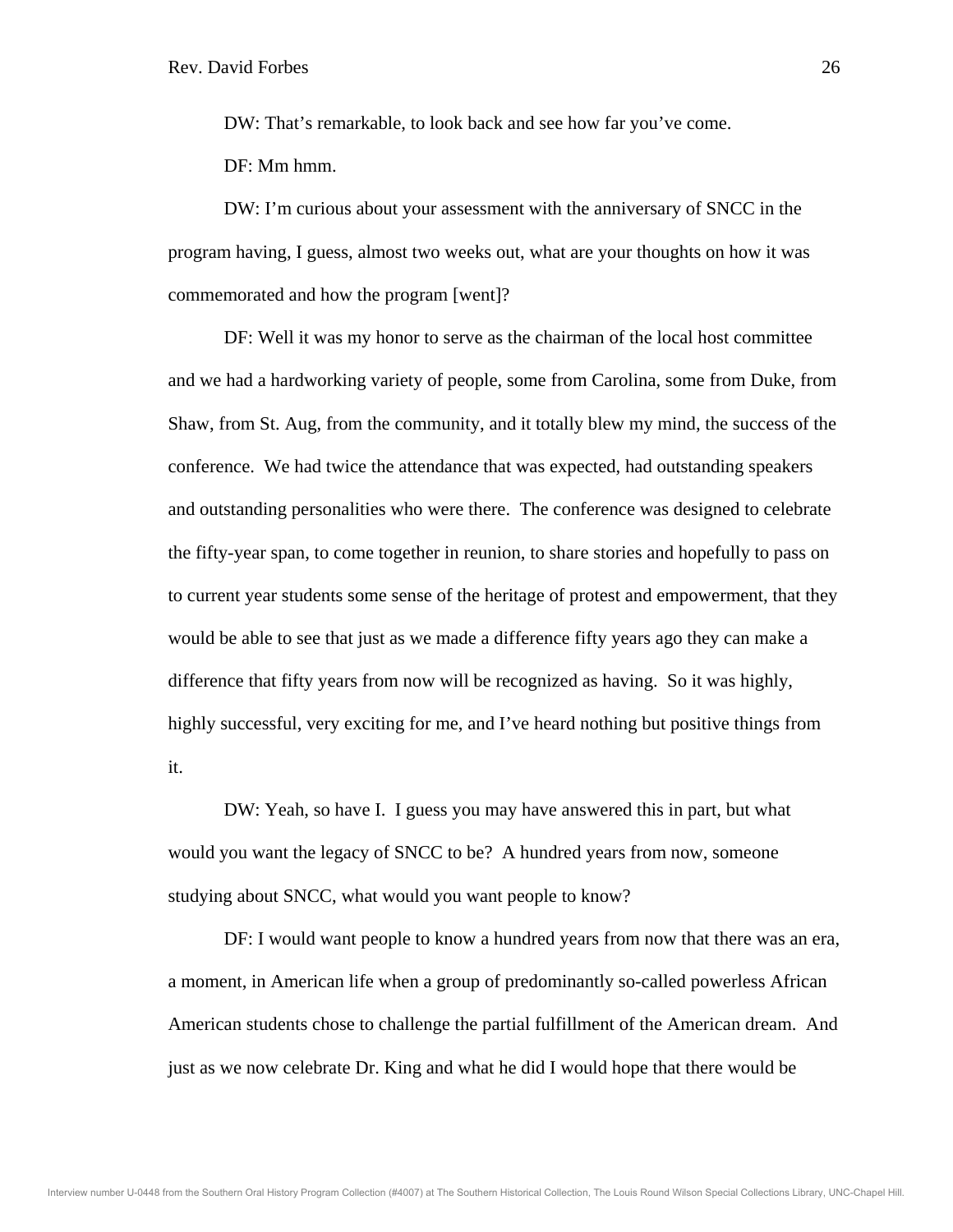celebration that so-called rugged individualism in America makes every American potentially a force to push forward the achievement of liberty and justice for everybody. That would be my hope. I don't think it's about the romanticism. It's about that you count, that you are not powerless, that you don't have to acquiesce to your own detriment, but that when individuals stand up and challenge, legally and morally, that it can make a difference.

 DW: So do you think--I guess mentioning about Rev. Dr. King, the way that he gets remembered--how do you think SNCC might be commemorated so that this memory doesn't fade?

 DF: Well there were I think twenty-four authors who were at the conference. The more people write, the more faculty members guide their students to consume that record, I think that it's going to be out there, and in this age of the World Wide Web nobody has an excuse because you can Google anything, and that becomes a beginning. If you Google SNCC something will come up, and that story needs to be told.

 DW: I wanted to conclude and ask you what do you see as persistent problems in society? In 2010 what are the key issues that you think really need to be addressed in light of civil rights?

 DF: I think a good beginning is to look at what was wrong in 1960 and then ask the question, have those issues been totally vetted and fixed. There's still racism in these United States of America. There's still sexism in these United States. There's still homophobic realities that need to be addressed. Ask yourself whether or not--in fact as Ella Baker said and Dr. Grady Davis--whether or not every black has every opportunity that every white has, and as long as we answer that in the negative there's much work to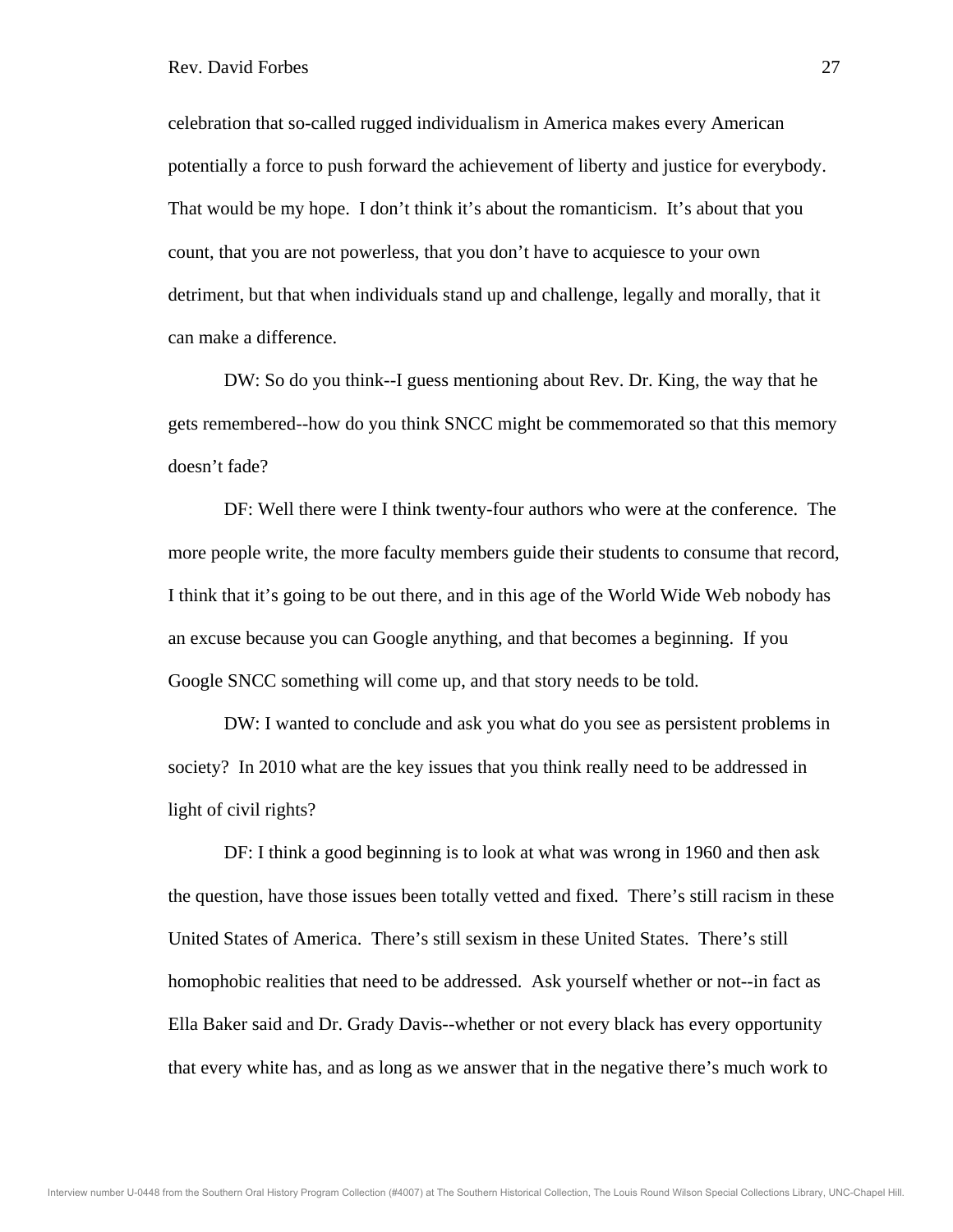be done. Look at the disparities, disparities in education, disparities in housing, disparities in health, disparities in employment. We've almost normalized the fact that when there's ten percent unemployment in the nation there's thirty-five or forty percent in the 'hood. That's got to stop. That's got to stop. There should be no more black babies dying before birth than white babies. The technology is there, the knowledge is there; the issue is whether or not there's the will and whether or not there are those persons who refuse to be satisfied until in fact there is equality in the land.

 DW: So how do you think--? What would be some steps that we can go about making these changes and making it more of an equal nation?

 DF: I think by meeting and talking and crystallizing group-think and motivation to choose what initiatives a group of like-minded people want to address.

 DW: Do you think today, given whatever political or social climate that exists, that there could be a group of students, or a group of--well, I guess mostly students [Laughs]--to come together and do the same thing SNCC students were able to do?

 DF: Oh, absolutely, absolutely, and that's what we sought to do during the conference, to whet the appetite of students to realize like we did that you are in a strange career when you're a student that is fraught with multiple opportunities to make a difference.

 DW: Okay. Well I guess I'll just conclude by asking if there was something that we haven't talked about or I didn't ask that you would like to add.

 DF: Just to say it's been an incredible journey for me. I am still amazed at what difference individuals can make and I am amazed at how if you connect the dots it would